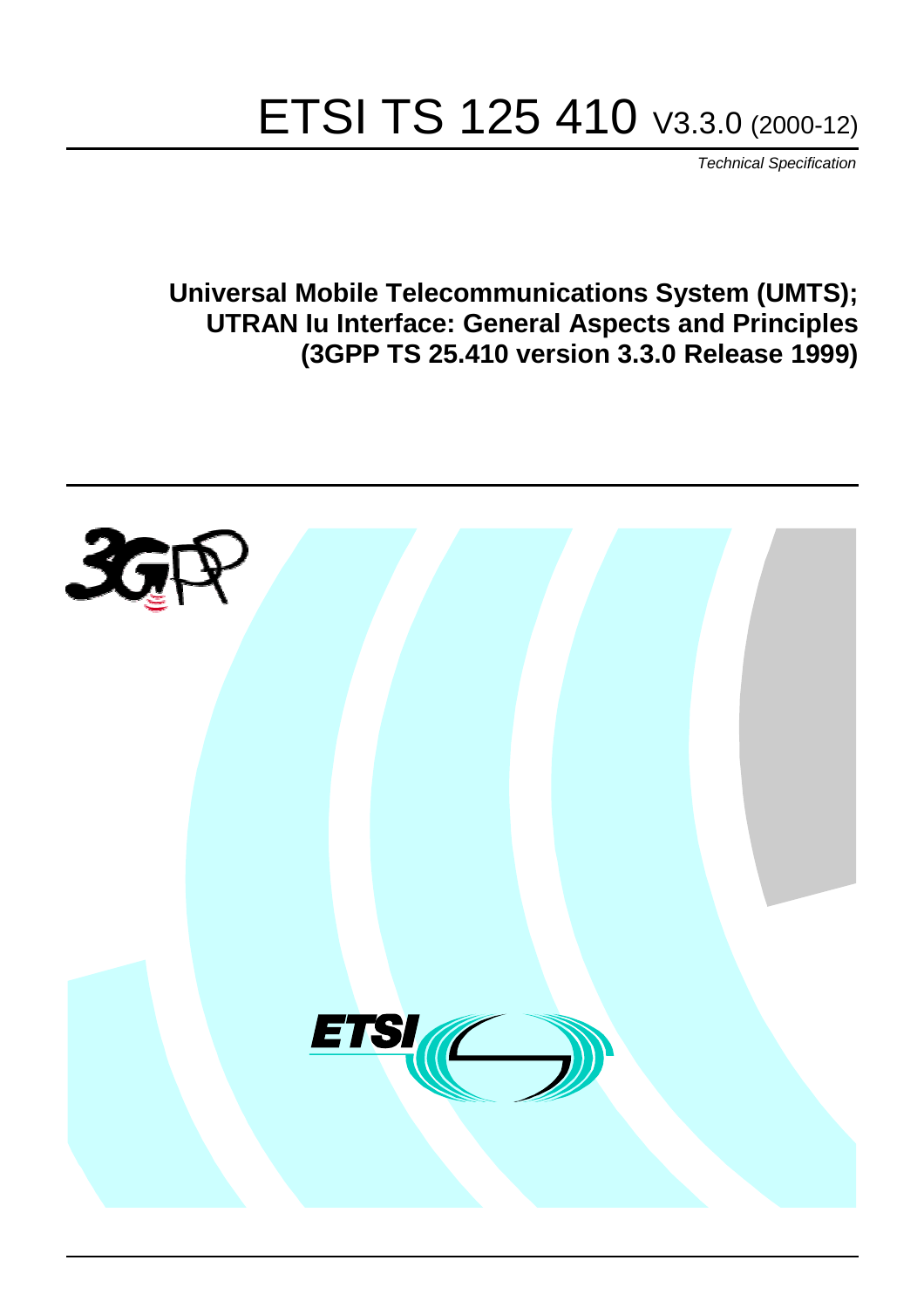**1**

Reference RTS/TSGR-0325410UR2

> Keywords **UMTS**

#### **ETSI**

#### 650 Route des Lucioles F-06921 Sophia Antipolis Cedex - FRANCE

Tel.: +33 4 92 94 42 00 Fax: +33 4 93 65 47 16

Siret N° 348 623 562 00017 - NAF 742 C Association à but non lucratif enregistrée à la Sous-Préfecture de Grasse (06) N° 7803/88

**Important notice**

Individual copies of the present document can be downloaded from: [http://www.etsi.org](http://www.etsi.org/)

The present document may be made available in more than one electronic version or in print. In any case of existing or perceived difference in contents between such versions, the reference version is the Portable Document Format (PDF). In case of dispute, the reference shall be the printing on ETSI printers of the PDF version kept on a specific network drive within ETSI Secretariat.

Users of the present document should be aware that the document may be subject to revision or change of status. Information on the current status of this and other ETSI documents is available at <http://www.etsi.org/tb/status>/

> If you find errors in the present document, send your comment to: <editor@etsi.fr>

#### **Copyright Notification**

No part may be reproduced except as authorized by written permission. The copyright and the foregoing restriction extend to reproduction in all media.

© European Telecommunications Standards Institute 2000.

All rights reserved.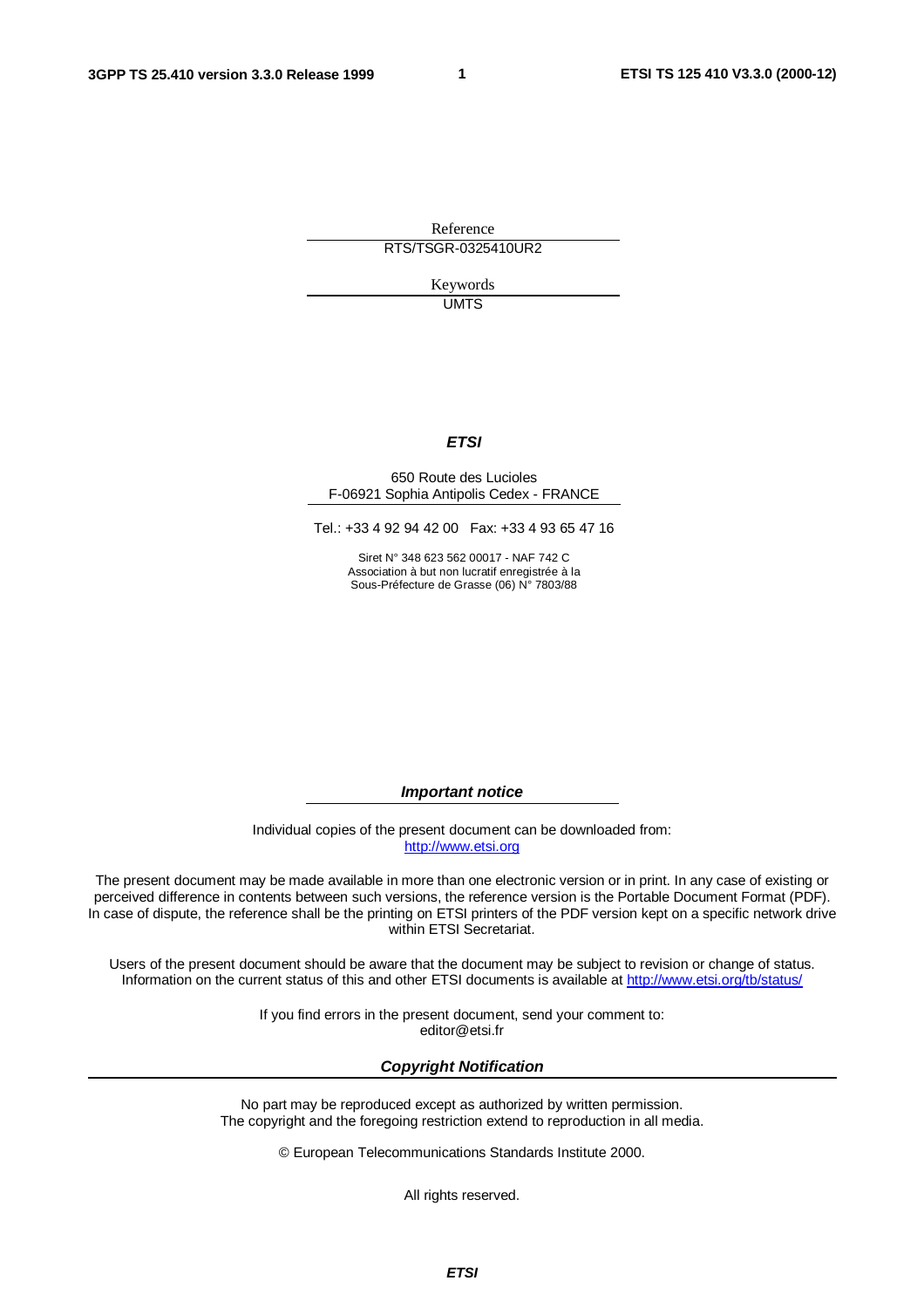# Intellectual Property Rights

IPRs essential or potentially essential to the present document may have been declared to ETSI. The information pertaining to these essential IPRs, if any, is publicly available for **ETSI members and non-members**, and can be found in ETSI SR 000 314: *"Intellectual Property Rights (IPRs); Essential, or potentially Essential, IPRs notified to ETSI in respect of ETSI standards"*, which is available from the ETSI Secretariat. Latest updates are available on the ETSI Web server [\(http://www.etsi.org/ipr](http://www.etsi.org/ipr)).

Pursuant to the ETSI IPR Policy, no investigation, including IPR searches, has been carried out by ETSI. No guarantee can be given as to the existence of other IPRs not referenced in ETSI SR 000 314 (or the updates on the ETSI Web server) which are, or may be, or may become, essential to the present document.

# Foreword

This Technical Specification (TS) has been produced by the ETSI 3<sup>rd</sup> Generation Partnership Project (3GPP).

The present document may refer to technical specifications or reports using their 3GPP identities, UMTS identities or GSM identities. These should be interpreted as being references to the corresponding ETSI deliverables.

The cross reference between GSM, UMTS, 3GPP and ETSI identities can be found under [www.etsi.org/key](http://www.etsi.org/key) .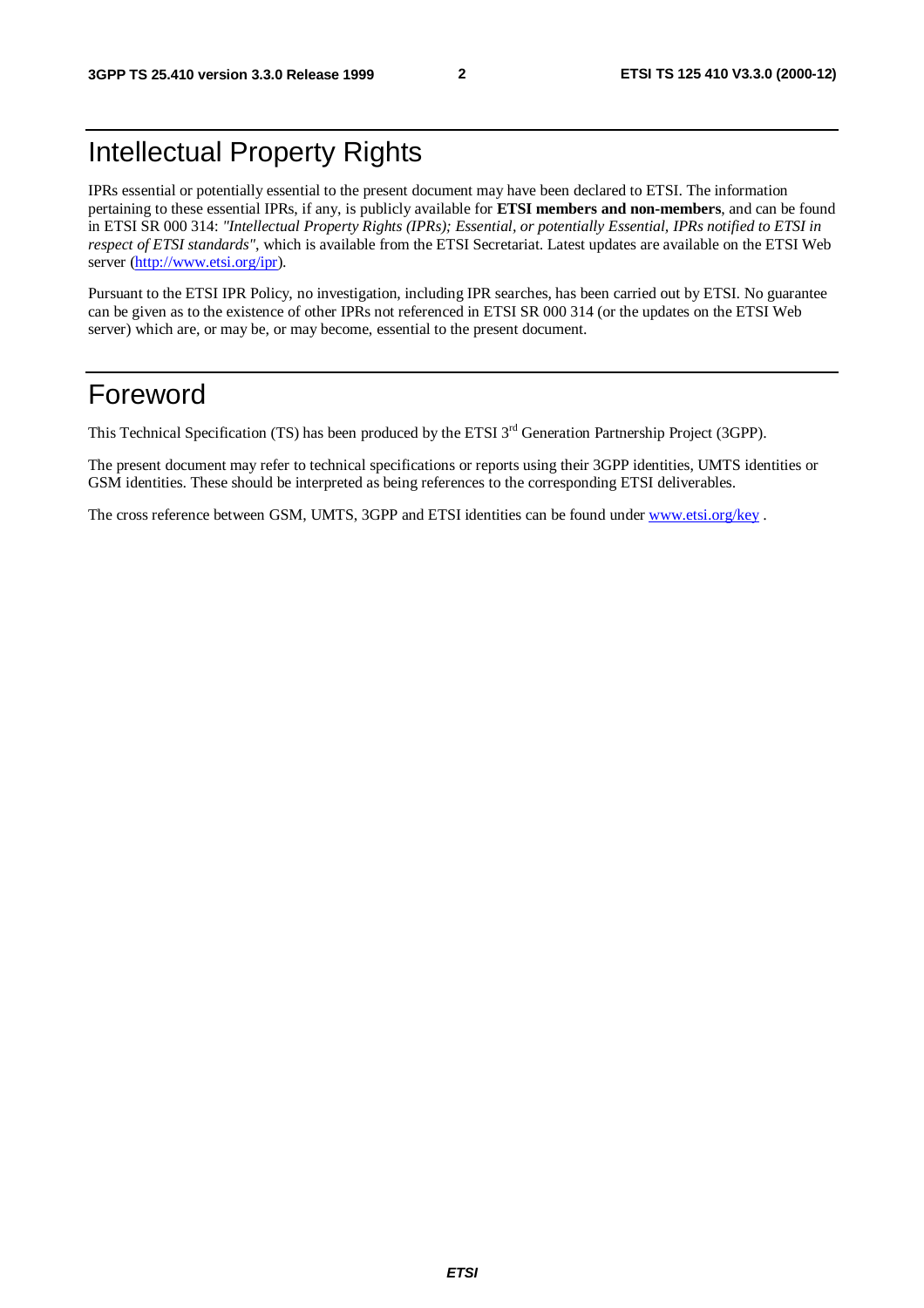$\overline{\mathbf{3}}$ 

# Contents

| 1              |  |  |  |  |  |
|----------------|--|--|--|--|--|
| 2              |  |  |  |  |  |
| 3              |  |  |  |  |  |
| 3.1            |  |  |  |  |  |
| 3.2            |  |  |  |  |  |
| 4              |  |  |  |  |  |
| 4.1            |  |  |  |  |  |
| 4.1.1          |  |  |  |  |  |
| 4.1.2          |  |  |  |  |  |
| 4.2            |  |  |  |  |  |
| 4.3            |  |  |  |  |  |
| 4.4            |  |  |  |  |  |
| 4.5            |  |  |  |  |  |
| 4.5.1          |  |  |  |  |  |
| 4.5.1.1        |  |  |  |  |  |
| 4.5.1.1.1      |  |  |  |  |  |
| 4.5.1.1.2      |  |  |  |  |  |
| 4.5.1.1.3      |  |  |  |  |  |
| 4.5.1.1.4      |  |  |  |  |  |
| 4.5.2          |  |  |  |  |  |
| 4.5.2.1        |  |  |  |  |  |
| 4.5.2.2        |  |  |  |  |  |
| 4.5.3          |  |  |  |  |  |
| 5              |  |  |  |  |  |
| 5.1            |  |  |  |  |  |
| 5.2            |  |  |  |  |  |
| 5.2.1          |  |  |  |  |  |
| 5.2.2          |  |  |  |  |  |
| 5.2.3          |  |  |  |  |  |
| 5.2.4          |  |  |  |  |  |
| 5.3            |  |  |  |  |  |
| 5.3.1          |  |  |  |  |  |
| 5.3.2          |  |  |  |  |  |
| 5.4            |  |  |  |  |  |
| 5.4.1          |  |  |  |  |  |
| 5.4.2          |  |  |  |  |  |
| 5.4.3          |  |  |  |  |  |
| 5.4.4          |  |  |  |  |  |
| 5.4.5          |  |  |  |  |  |
| 5.4.6<br>5.4.7 |  |  |  |  |  |
| 5.5            |  |  |  |  |  |
| 5.5.1          |  |  |  |  |  |
| 5.5.2          |  |  |  |  |  |
| 5.6            |  |  |  |  |  |
| 5.6.1          |  |  |  |  |  |
| 5.6.2          |  |  |  |  |  |
| 5.6.2.1        |  |  |  |  |  |
| 5.6.2.2        |  |  |  |  |  |
| 5.6.2.3        |  |  |  |  |  |
| 5.6.3          |  |  |  |  |  |
| 5.7            |  |  |  |  |  |
| 5.7.1          |  |  |  |  |  |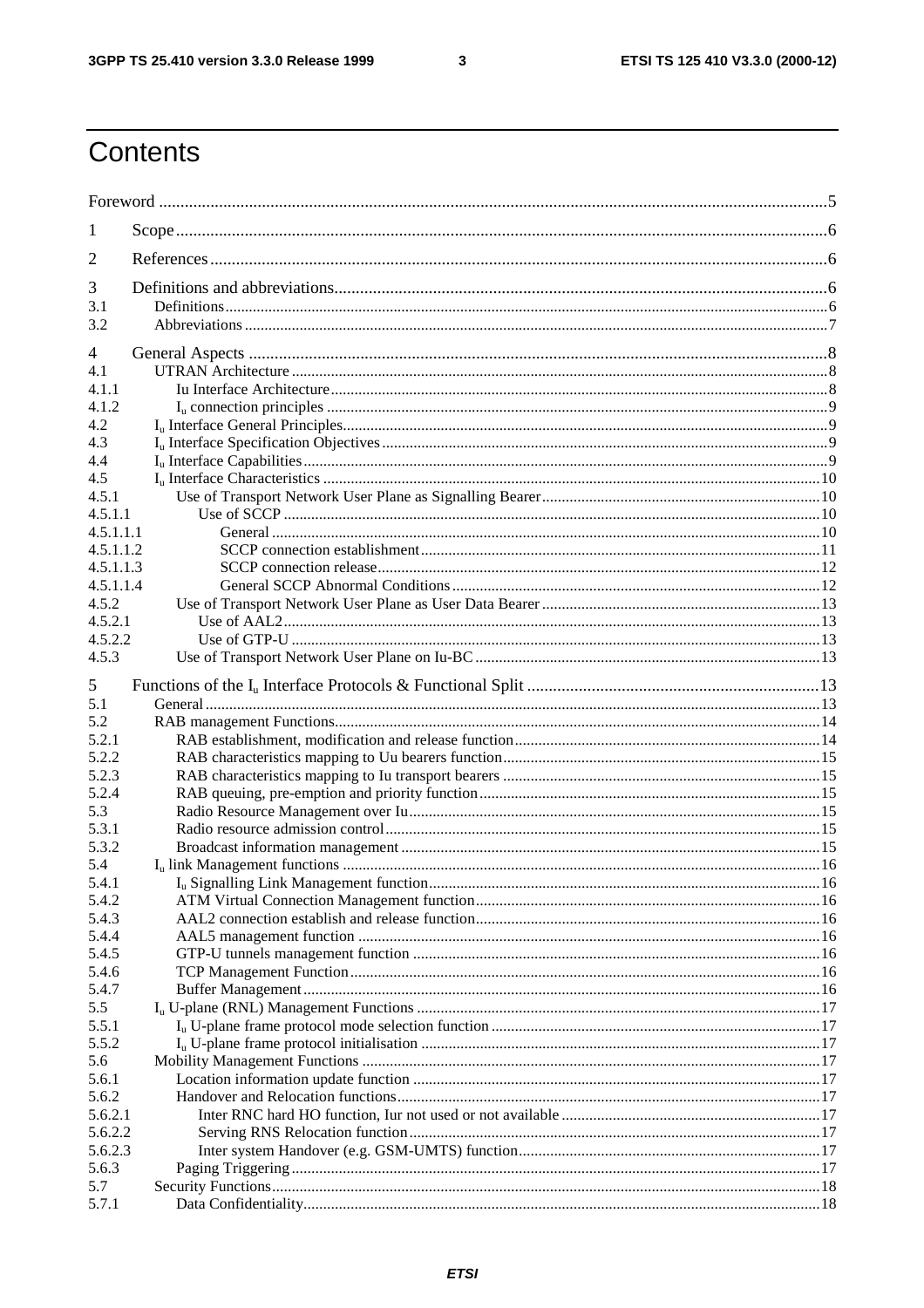$\overline{\mathbf{4}}$ 

| 5.7.1.1        |                               |  |  |  |  |
|----------------|-------------------------------|--|--|--|--|
| 5.7.1.2        |                               |  |  |  |  |
| 5.7.2          |                               |  |  |  |  |
| 5.7.2.1        |                               |  |  |  |  |
| 5.7.2.2        |                               |  |  |  |  |
| 5.8            |                               |  |  |  |  |
| 5.8.1          |                               |  |  |  |  |
| 5.8.2          |                               |  |  |  |  |
| 5.8.3          |                               |  |  |  |  |
| 5.8.4          |                               |  |  |  |  |
| 5.9            |                               |  |  |  |  |
| 5.9.1          |                               |  |  |  |  |
| 6              |                               |  |  |  |  |
| 6.1            |                               |  |  |  |  |
| 6.2            |                               |  |  |  |  |
| 6.3            |                               |  |  |  |  |
| 6.4            |                               |  |  |  |  |
| $\overline{7}$ |                               |  |  |  |  |
| 7.1            |                               |  |  |  |  |
| 7.2            |                               |  |  |  |  |
| 7.3            |                               |  |  |  |  |
| 7.4            |                               |  |  |  |  |
| 7.5            |                               |  |  |  |  |
| 7.6            |                               |  |  |  |  |
| 7.7            |                               |  |  |  |  |
|                | <b>Annex A (informative):</b> |  |  |  |  |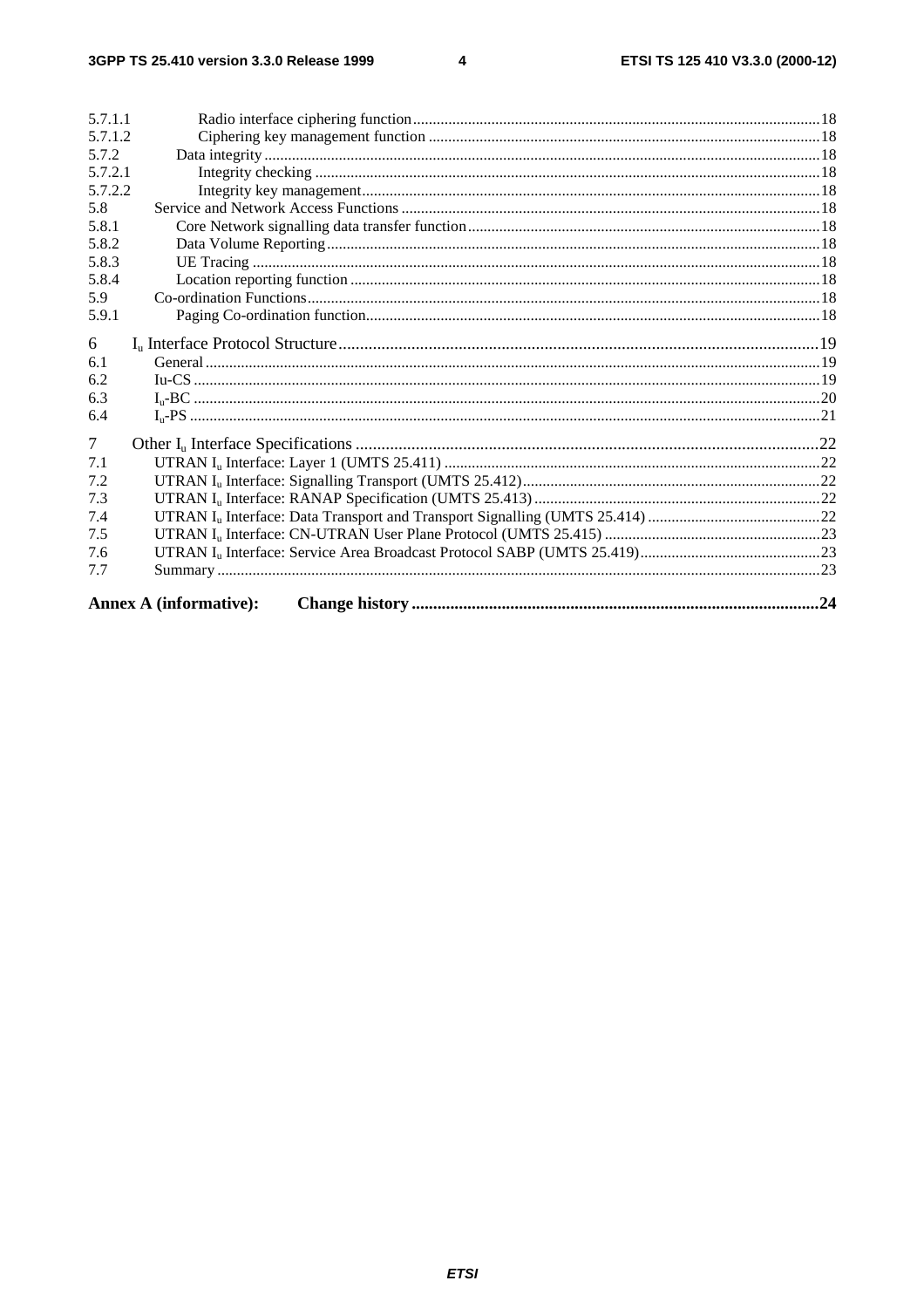# Foreword

This Technical Specification (TS) has been produced by the 3<sup>rd</sup> Generation Partnership Project (3GPP).

The contents of the present document are subject to continuing work within the TSG and may change following formal TSG approval. Should the TSG modify the contents of the present document, it will be re-released by the TSG with an identifying change of release date and an increase in version number as follows:

Version x.y.z

where:

- x the first digit:
	- 1 presented to TSG for information;
	- 2 presented to TSG for approval;
	- 3 or greater indicates TSG approved document under change control.
- y the second digit is incremented for all changes of substance, i.e. technical enhancements, corrections, updates, etc.
- z the third digit is incremented when editorial only changes have been incorporated in the document.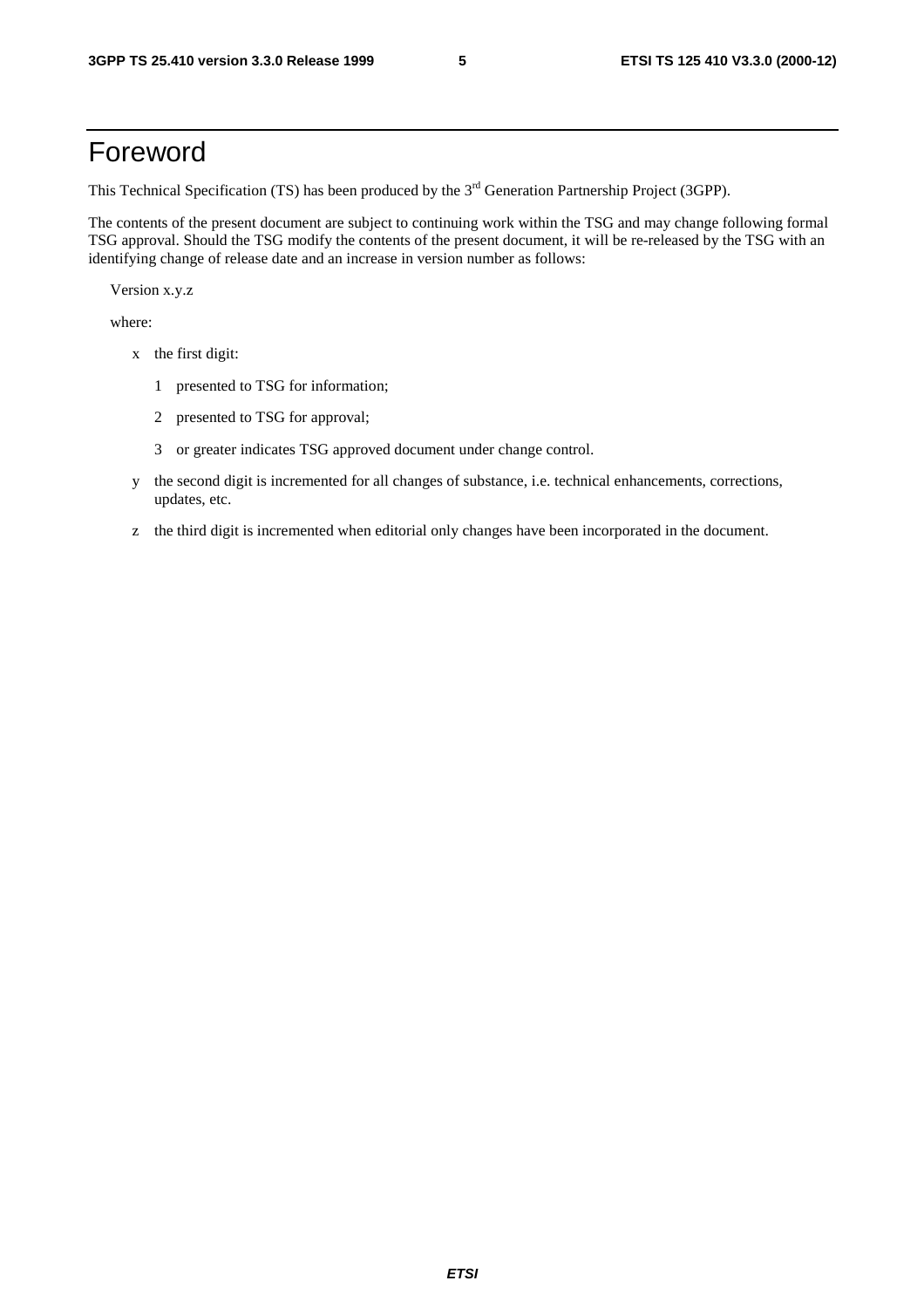# 1 Scope

The present document is an introduction to the UMTS 25.41x series of Technical Specifications that define the Iu interface for the interconnection of Radio Network Controller (RNC) component of the UMTS Terrestrial Radio Access Network (UTRAN) to the Core Network of the UMTS system.

# 2 References

The following documents contain provisions which, through reference in this text, constitute provisions of the present document.

- References are either specific (identified by date of publication, edition number, version number, etc.) or non-specific.
- For a specific reference, subsequent revisions do not apply.
- For a non-specific reference, the latest version applies.
- For this Release 1999 document, references to 3G documents are for Release 1999 versions (version 3.x.y).
- [1] UMTS 25.401: "UTRAN Overall Description".
- [2] UMTS 23.930: "Iu Principles".
- [3] UMTS 23.110: "UMTS Access Stratum; Services and Functions".
- [4] UMTS 25.411: "UTRAN Iu Interface: Layer 1".
- [5] UMTS 25.412: "UTRAN Iu Interface: Signalling Transport".
- [6] UMTS 25.413: "UTRAN Iu Interface: RANAP Signalling".
- [7] UMTS 25.414: "UTRAN Iu Interface: Data Transport & Transport Signalling"
- [8] UMTS 25.415: "UTRAN Iu Interface: CN-RAN User Plane Protocol".
- [9] ITU-T Recommendation Q.711 (7/96): "Functional description of the signalling connection control part".
- [10] ITU-T Recommendation Q.712 (7/96): "Definition and function of signalling connection control part messages".
- [11] ITU-T Recommendation Q.713 (7/96): "Signalling connection control part formats and codes".
- [12] ITU-T Recommendation Q.714 (7/96): "Signalling connection control part procedures".
- [13] UMTS 23.003: "Numbering, Addressing and Identification".
- [14] UMTS 25.419: "UTRAN Iu Interface: Service Area Broadcast Protocol SABP".
- [15] UMTS 23.110: "UMTS Access Stratum; Services and Functions".

# 3 Definitions and abbreviations

### 3.1 Definitions

For the purposes of the present document, the terms and definitions given in [1] apply.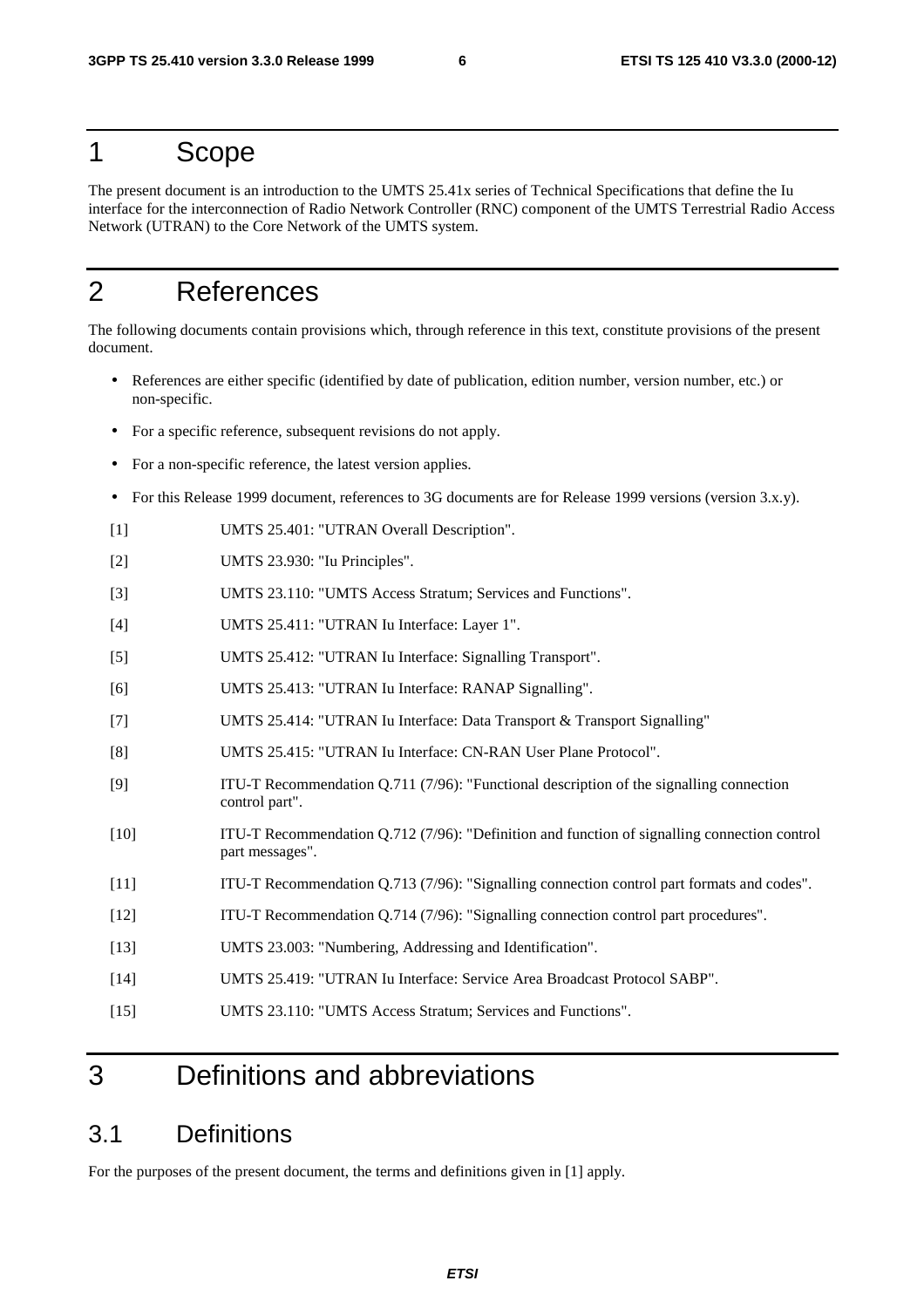# 3.2 Abbreviations

For the purposes of the present document, the following abbreviations apply:

| 3G-MSC        | 3 <sup>rd</sup> Generation Mobile Switching Centre   |
|---------------|------------------------------------------------------|
| 3G-SGSN       | 3 <sup>rd</sup> Generation Serving GPRS Support Node |
| AAL           | <b>ATM Adaptation Layer</b>                          |
| <b>ATM</b>    | <b>Asynchronous Transfer Mode</b>                    |
| BC            | <b>Broadcast</b>                                     |
| <b>BSSMAP</b> | Base Station Subsystem Management Application Part   |
| <b>CBS</b>    | <b>Cell Broadcast Service</b>                        |
| CC            | <b>Connection Confirm</b>                            |
| CN            | <b>Core Network</b>                                  |
| <b>CR</b>     | <b>Connection Release</b>                            |
| <b>CREF</b>   | <b>Connection Refusal</b>                            |
| <b>CS</b>     | Circuit Switched                                     |
| <b>GT</b>     | Global Title                                         |
| GTP-U         | <b>GPRS Tunnelling Protocol</b>                      |
| <b>IMSI</b>   | <b>International Mobile Subscriber Identity</b>      |
| $_{\rm IP}$   | <b>Internet Protocol</b>                             |
| <b>ISDN</b>   | <b>Integrated Services Digital Network</b>           |
| LA            | <b>Location Area</b>                                 |
| <b>NAS</b>    | Non Access Stratum                                   |
| O&M           | <b>Operation and Maintenance</b>                     |
| <b>PS</b>     | Packet Switched                                      |
| <b>PSTN</b>   | Public Switched Telephone Network                    |
| <b>PVC</b>    | <b>Permanent Virtual Circuit</b>                     |
| QoS           | Quality of Service                                   |
| RA            | Routing Area                                         |
| <b>RAB</b>    | Radio Access Bearer                                  |
| <b>RANAP</b>  | Radio Access Network Application Part                |
| <b>RLP</b>    | Radio Link Protocol                                  |
| <b>RNC</b>    | Radio Network Controller                             |
| <b>RNL</b>    | Radio Network Layer                                  |
| RRC           | Radio Resource Control                               |
| <b>SA</b>     | Service Area                                         |
| SABP          | Service Area Broadcast Protocol                      |
| SAP           | Service Access Point                                 |
| <b>SCCP</b>   | <b>Signalling Connection Control Part</b>            |
| <b>SPC</b>    | <b>Signalling Point Code</b>                         |
| <b>SRNS</b>   | Serving Radio Network Subsystem                      |
| SSN           | Sub-System Number                                    |
| <b>SVC</b>    | <b>Switched Virtual Circuit</b>                      |
| <b>TCP</b>    | <b>Transmission Control Protocol</b>                 |
| UE            | User Equipment                                       |
| <b>UDP</b>    | <b>User Datagram Protocol</b>                        |
| UP            | <b>User Plane</b>                                    |
| <b>URA</b>    | <b>UTRAN Registration Area</b>                       |
| <b>UTRAN</b>  | <b>UMTS Terrestrial Radio Access Network</b>         |
| VC            | Virtual Circuit                                      |
|               |                                                      |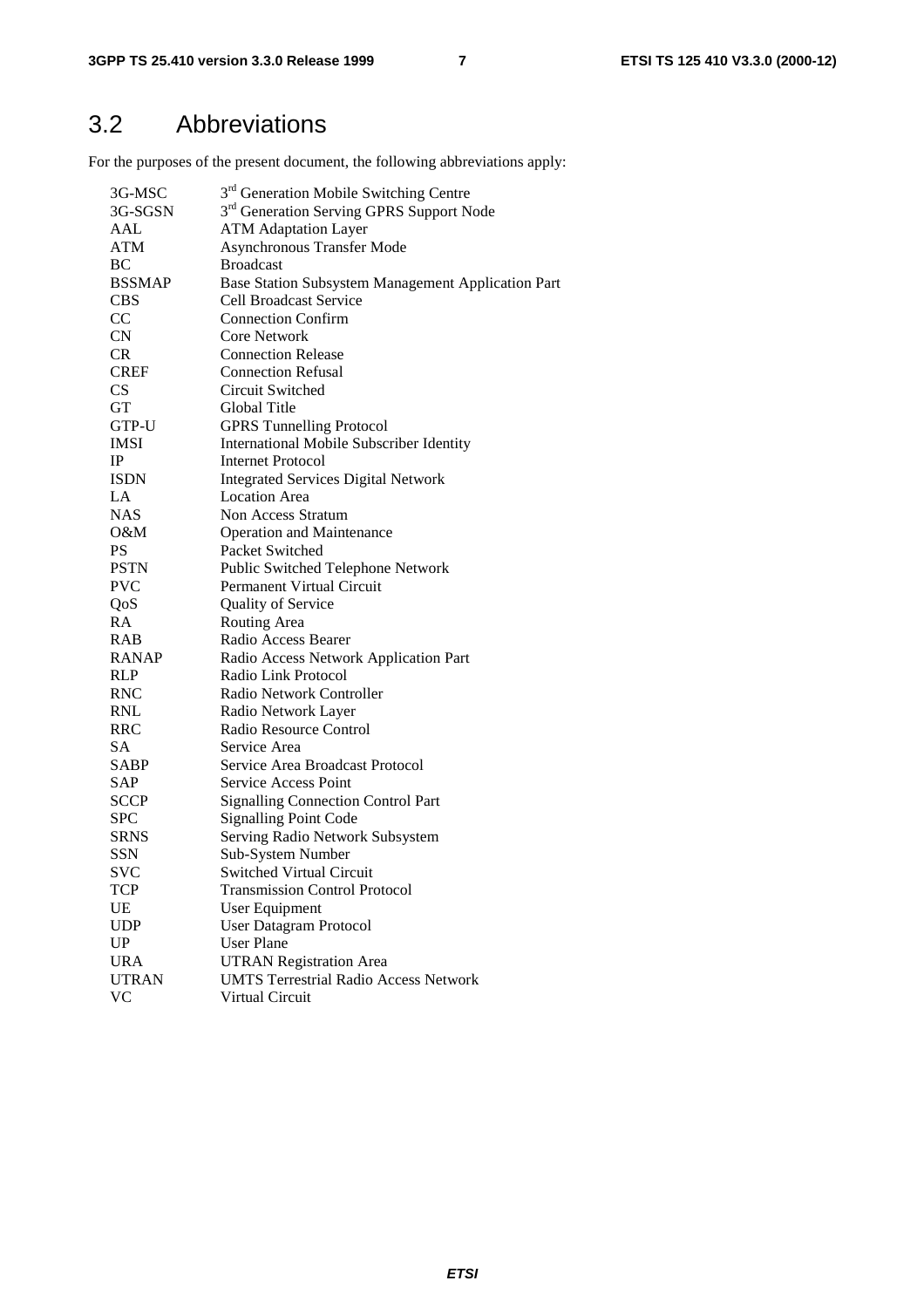# 4 General Aspects

### 4.1 UTRAN Architecture

#### 4.1.1 Iu Interface Architecture

The overall UMTS architecture and UTRAN architectures are described in [1]. This subclause specifies only the architecture of the Iu interface, and shall not constrain the network architecture of either Core or Radio Access Networks.

The I<sub>u</sub> interface is specified at the boundary between the Core Network and UTRAN. Figure 4.1 depicts the logical division of the  $I_u$  interface. From the Iu perspective, the UTRAN access point is an RNC.



**Iu Interface**



The Iu interface towards the PS-domain of the core network is called Iu-PS, and the Iu interface towards the CS-domain is called Iu-CS. The differences between Iu-CS and Iu-PS are treated elsewhere in this specification. The Iu interface to the Broadcast domain is called Iu-BC.

There shall not be more than one Iu interface (Iu-CS) towards the CS domain and one Iu interface (Iu-PS) towards the PS-domain from any one RNC. There may be multiple Iu interfaces (Iu-BC) from an RNC towards the Broadcast domain.

In the separated core network architecture, this means that there shall be separate signalling and user data connections towards the PS and CS domains – this applies in both transport and radio network layers.

In the combined architecture, there shall be separate connections in the user plane towards the PS and CS domains (in both transport and radio network layers). In the control plane, there shall be separate SCCP connections to the two logical domains.

In either architecture, there can be several RNCs within UTRAN and so UTRAN may have several  $I<sub>u</sub>$  access points towards the Core Network. As a minimum, each Iu access point (in UTRAN or CN) shall independently fulfil the requirements of the relevant Iu specifications (25.41x series – see clause 7).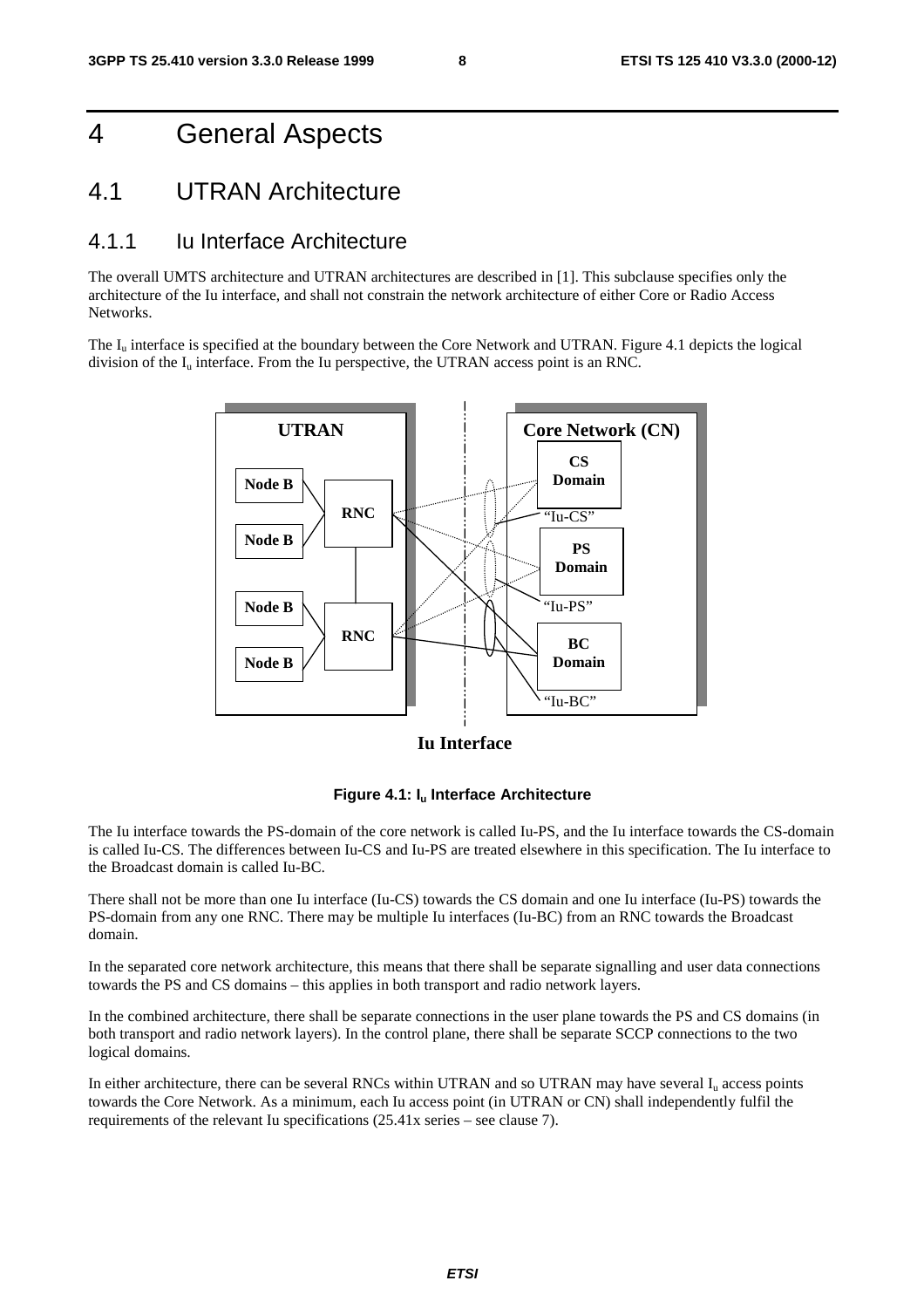#### 4.1.2 I<sub>u</sub> connection principles

The Iu interface has a hierarchical architecture where one higher layer entity controls several lower layer entities. The hierarchy for the CN - UTRAN signalling connection end points is described below:

- Each CN Access Point may be connected to one or more UTRAN Access Points.
- For the PS and CS domains, each UTRAN Access Point shall not be connected to more than one CN Access Point per CN domain.
- For the BC domain, each UTRAN Access Point may be connected to one or more CN Access Points.

### 4.2 I<sub>u</sub> Interface General Principles

From a UTRAN perspective, maximising the commonality of the various protocols that flow on the Iu interface is desirable. This means at the minimum that:

- A common set of radio access bearer services will be offered by UTRAN to the Core Network nodes, regardless of their type (e.g. 3G-MSC or 3G-SGSN).

There will be a common functional split between UTRAN and the Core Network nodes, regardless of their type (e.g. 3G-MSC or 3G-SGSN).

Signalling in the radio network control plane shall not depend on the specific choice of transport layers.

### 4.3 I<sub>u</sub> Interface Specification Objectives

The following objectives are partly derived from [2].

The  $I_{\text{u}}$  interface shall be specified such that it can support:

- the interconnection of RNCs with Core Network Access Points within a single PLMN.
- the interconnection of RNCs with Core Network Access Points irrespective of the manufacturer of any of the elements.
- all UMTS services.

The  $I_{\rm u}$  interface shall facilitate the use of the same RNC, MSC or SGSN in all PLMNs.

The  $I_{\text{u}}$  interface shall facilitate the sharing of transport technology between Iu-PS and Iu-BC.

The  $I_{\text{u}}$  interface shall allow interworking to the GSM Core Network.

Independence between the protocol layers and between control and user planes shall be maintained on the Iu interface.

The  $I_{\rm u}$  interface shall allow independent evolution of technologies within the Core, Radio Access and Transport Networks.

The  $I_u$  interface shall allow separate evolution of O&M facilities.

The  $I_{\rm u}$  interface shall be standardised as an open and multi-vendor interface.

The Iu interface specifications shall facilitate the migration of some services from the CS-domain to the PS-domain. In particular, the RANAP protocol shall be common to both PS and CS domains, and the  $I<sub>u</sub>$  user plane protocol(s) shall be independent of the core network domain (PS or CS), except where a specific feature is only required for one domain.

# 4.4 I<sub>u</sub> Interface Capabilities

The following capabilities are derived from the requirements described in [2].

The  $I_u$  interface supports: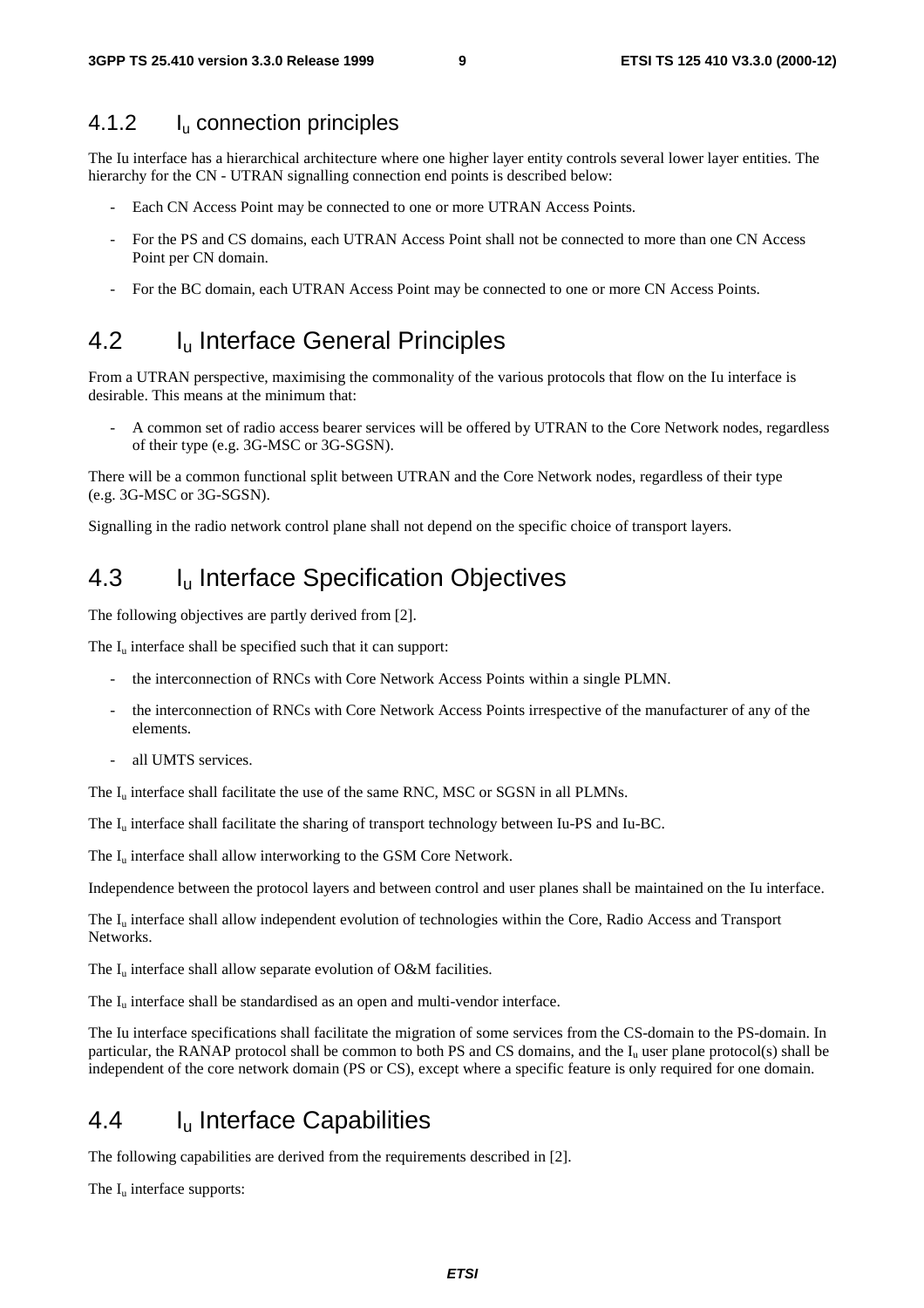- procedures to establish, maintain and release Radio Access Bearers;
- procedures to perform intra-system handover, inter-system handover and SRNS relocation;
- procedures to support the Cell Broadcast service;
- a set of general procedures, not related to a specific UE;
- the separation of each UE on the protocol level for user specific signalling management;
- the transfer of NAS signalling messages between UE and CN;
- location services by transferring requests from the CN to UTRAN, and location information from UTRAN to CN. The location information may comprise a geographical area identifier or global co-ordinates with uncertainty parameters;
- simultaneous access to multiple CN domains for a single UE;
- mechanisms for resource reservation for packet data streams.

### 4.5 Iu Interface Characteristics

#### 4.5.1 Use of Transport Network User Plane as Signalling Bearer

#### 4.5.1.1 Use of SCCP

#### 4.5.1.1.1 General

The SCCP is used to support signalling messages between the CNs and the RNC. One user function of the SCCP, called Radio Access Network Application Part (RANAP), is defined. The RANAP uses one signalling connection per active UE and CN for the transfer of layer 3 messages.

Both connectionless and connection-oriented procedures are used to support the RANAP. TS 25.413 explains whether connection oriented or connectionless services should be used for each layer 3 procedure.

RANAP may use SSN, SPC and/or GT and any combination of them as addressing schemes for the SCCP. Which of the available addressing scheme to use for the SCCP is an operator matter.

When GT addressing is utilised, the following settings shall be used:

- SSN Indicator  $= 1$  (RANAP SSN as defined in [13] shall always be included).
- Global Title Indicator = 0100 (GT includes translation type, numbering plan, encoding scheme and nature of address indicator).
- Translation Type  $= 0000 0000$  (not used).
- Numbering Plan =  $0001$  (E.163/4).
- Nature of Address Indicator =  $000\,0100$  (International Significant Number).
- Encoding Scheme  $= 0001$  or 0010 (BCD, odd or even).
- Routing indicator = 0 or 1 (route on GT or PC/SSN).

When used, the GT shall be the E.164 address of the relevant node.

The following subclauses describe the use of SCCP connections for RANAP transactions. Subclause 4.5.1.2 describes the connection establishment procedures. Subclause 4.5.1.3 describes the connection release procedures. Subclause 4.5.1.4 describes abnormal conditions.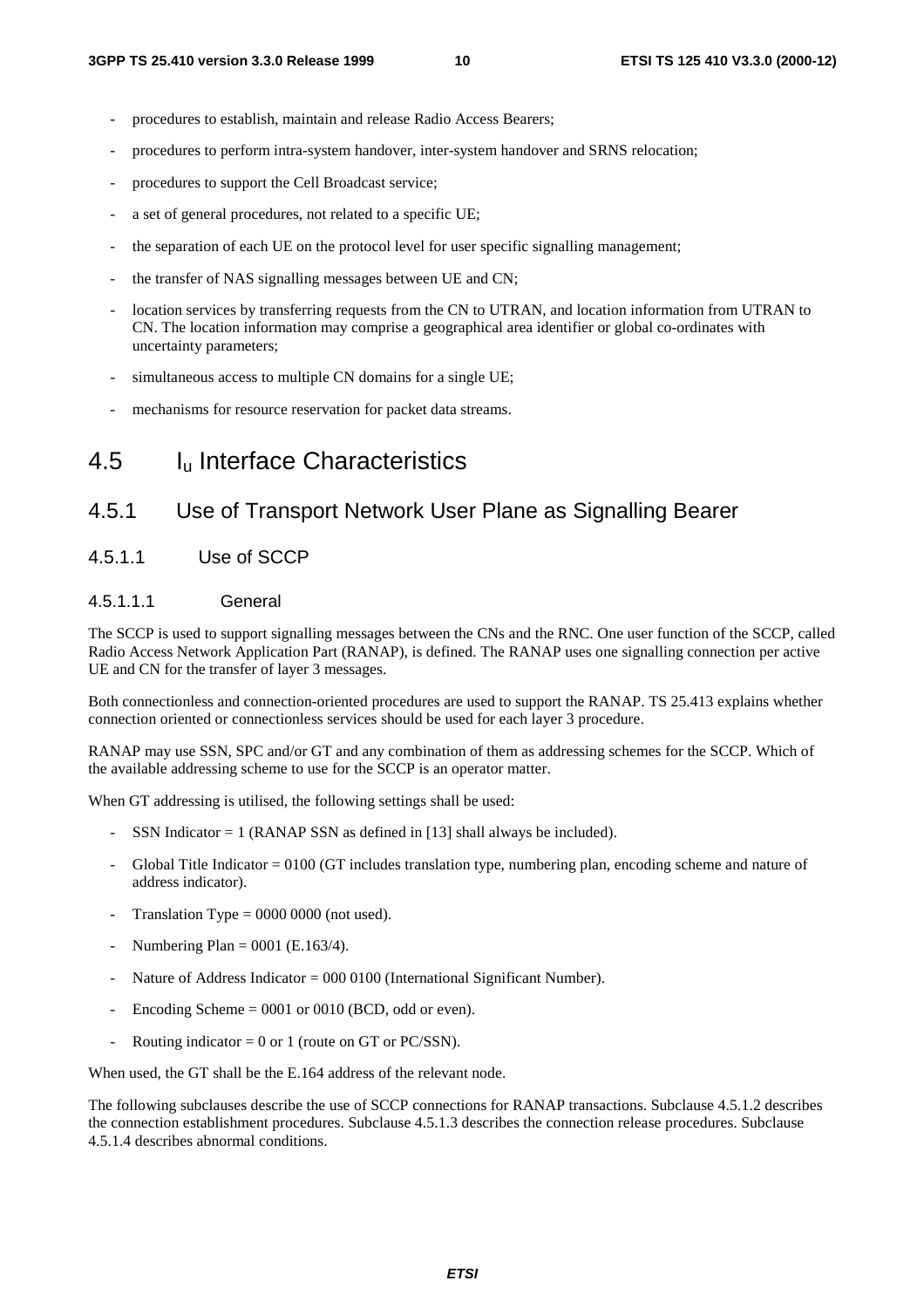#### 4.5.1.1.2 SCCP connection establishment

A new SCCP connection is established when information related to the communication between a UE and the network has to be exchanged between RNC and CN, and no SCCP connection exists between the CN and the RNC involved, for the concerned UE.

Various SCCP connection establishment cases have to be distinguished:

- i) RNC Initiated SCCP Signalling Connection;
- ii) CN Initiated SCCP Signalling Connection.

The above cases are the only cases currently identified for SCCP connection establishment. Others may emerge in the future.

#### 4.5.1.1.2.1 Establishment procedure in case i

The SCCP signalling connection establishment is initiated, by the RNC, at the reception of the first layer 3 non access stratum message from the UE.

#### **Initiation**

The RNC sends SCCP connection request message to the Core Network. A RANAP message is included in the user data field of the SCCP connection request message.

#### **Termination**

#### **- successful outcome**

The SCCP connection confirm message, which may optionally contain a connection oriented RANAP message in the user data field, is returned to the RNC.

#### **- unsuccessful outcome**

If the SCCP signalling connection establishment fails, an SCCP connection refusal message will be sent back to the RNC. This message may contain a transparent message to be sent to the UE.

For more information on how the RANAP procedure Initial UE message is handled, please see the elementary procedure Initial UE message in TS 25.413 [6].

> RNC CN  $CR$   $\{SSN=RANAP, al=x, RANAP message\}$ CC {a1=y,a2=x, RANAP message or no user data} <----------------------------------------- or CREF{a2=x, RANAP message or no user data} <----------------------------------------- a1 = source local reference, a2 = destination local reference, x = SCCP connection reference at the RNC, y = SCCP connection reference at the CN.

#### **Figure 4.2: Setting-up of RNC Initiated SCCP Signalling Connection**

4.5.1.1.2.2 Establishment procedure in case ii

The SCCP signalling connection establishment is initiated, by the Core Network, in connection with performing a Relocation.

#### **Initiation**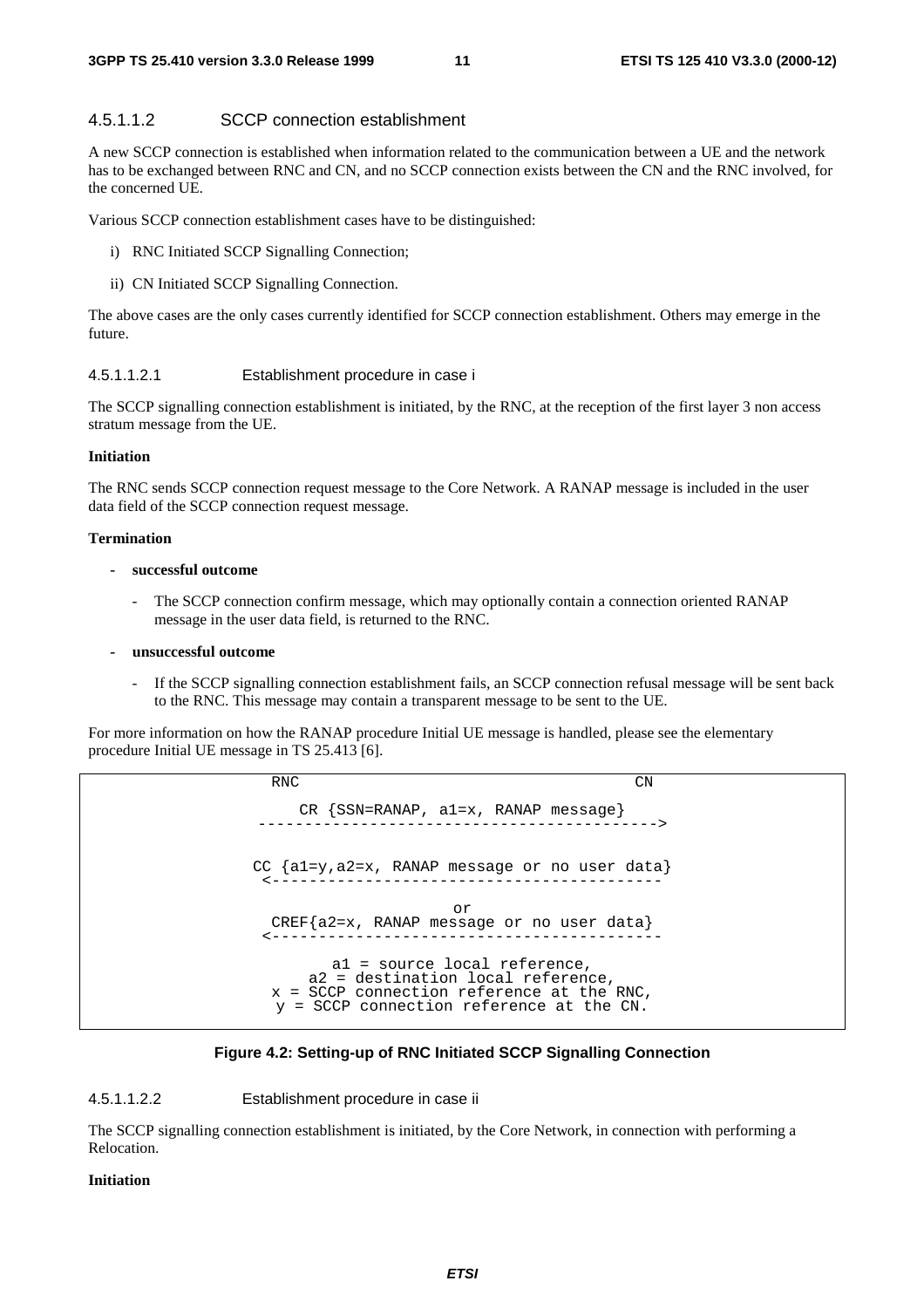The Core Network initiates the connection establishment by sending an SCCP connection request message to the RNC. Optionally, a RANAP message may be included in the user data field of the SCCP connection request message.

#### **Termination**

- **successful outcome**
	- The SCCP connection confirm message, which may optionally contain a connection oriented RANAP message in the user data field, is returned to the Core Network.
- **unsuccessful outcome**
	- If the SCCP signalling connection establishment fails, an SCCP connection refusal message will be sent back to the Core Network. This message may contain a RANAP message in the user data field.

RNC CN  $CR$   $\{SSN=RANAP, al=y, RANAP$  message or no user data} CC  $\{a1=x, a2=y, RANAP message or no user data\}$ or CREF{a2=y, RANAP message or no user data} ------------------------------------------> a1 = source local reference, a2 = destination local reference, x = SCCP connection reference at the RNC, y = SCCP connection reference at the CN.

#### **Figure 4.3: Setting-up of CN Initiated SCCP Signalling Connection**

#### 4.5.1.1.3 SCCP connection release

This procedure is always initiated at the Core Network side.

An SCCP connection is released when the CN realises that a given signalling connection is no longer required.

The CN sends a SCCP Released message.

#### 4.5.1.1.4 General SCCP Abnormal Conditions

If a user-out-of-service information or signalling-point-inaccessible information is received by the RANAP, no new attempt to establish SCCP connections towards the affected point code will be started until the corresponding user-inservice information or signalling-point-accessible information is received.

When a user-out-of-service information or signalling-point-inaccessible is received by the RNC, an optional timer may be started. When the timer expires, all the SCCP connections towards the affected point code will be released. When the user-in-service or signalling-point-accessible is received, the timer is stopped.

If for any reason an SCCP connection is released, the optional timer expires or a connection refusal is received while any of the RANAP procedures are being performed or while a dedicated resource is still allocated, the following actions are taken:

#### **At RNC:**

- Any RNC procedure relating to that connection is abandoned.
- The UTRAN resources allocated to the connection are released.

#### **At Core Network:**

The resources associated with the SCCP connection are cleared as soon as possible.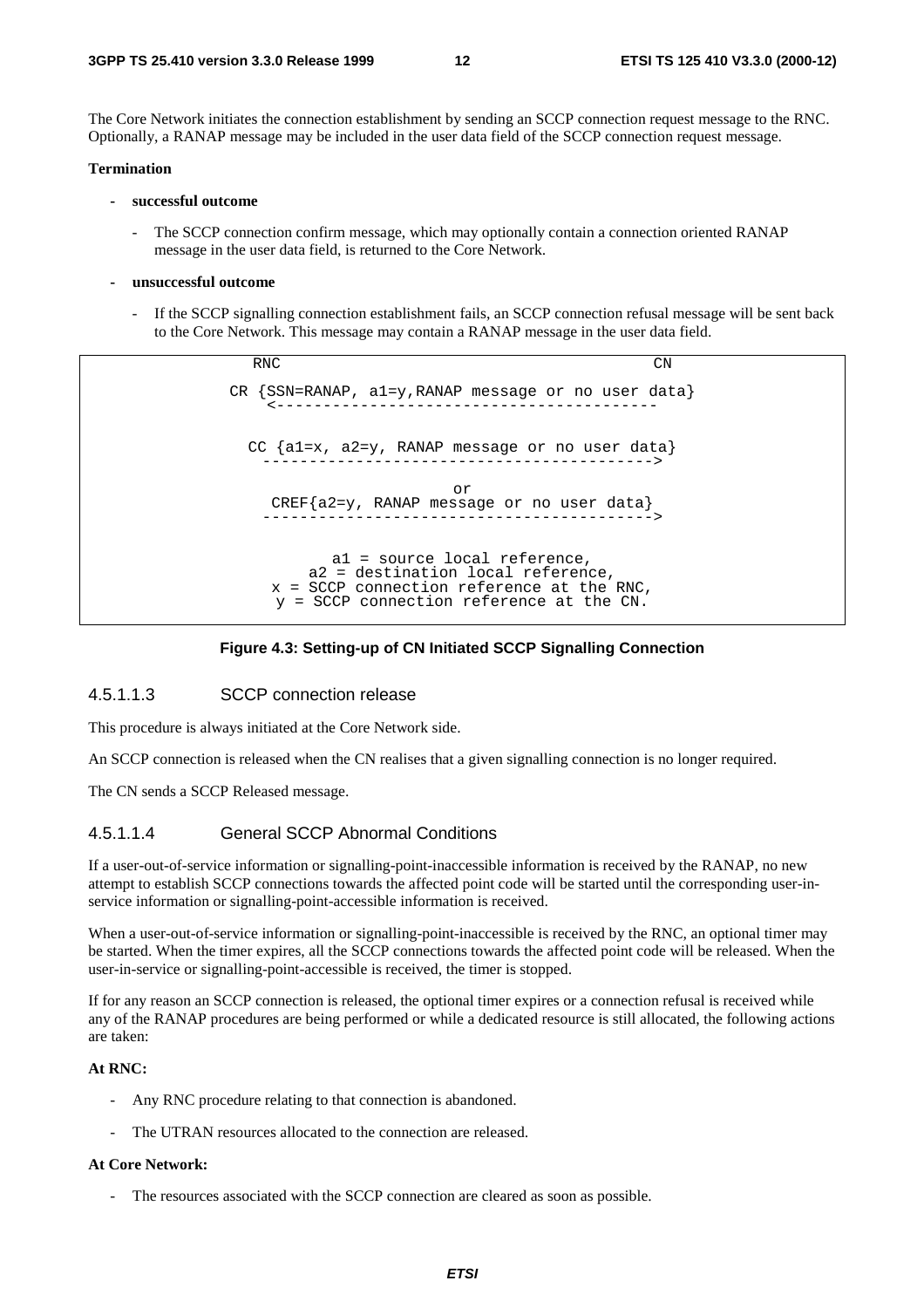### 4.5.2 Use of Transport Network User Plane as User Data Bearer

#### 4.5.2.1 Use of AAL2

AAL2 is used as the user data bearer towards the CS domain.

Q.2630.1 is used as the protocol for dynamically setup AAL-2 connections over Iu towards the CS domain.

#### 4.5.2.2 Use of GTP-U

GTP-U is used as the user data bearer towards the PS domain.

RANAP Signalling is used to establish, modify and release the GTP-U tunnels towards the PS domain.

### 4.5.3 Use of Transport Network User Plane on Iu-BC

TCP/IP is used as the bearer for the radio network layer protocol over  $I_u$ -BC.

The TCP connection is normally established by the CN using standard TCP procedures.

A new TCP connection is established by the RNC only when there is information (e.g. failure or restart indications) that needs to be sent from RNC to the CN, and there is no existing TCP connection. The RNC shall establish the connection using standard TCP procedures.

The node that established the connection shall release the TCP connection.

# 5 Functions of the Iu Interface Protocols & Functional Split

### 5.1 General

This subclause defines the functional split between the core network and the UMTS radio access network. In addition, the possible interaction between the functions is defined. The functional split is shown in table 5.1.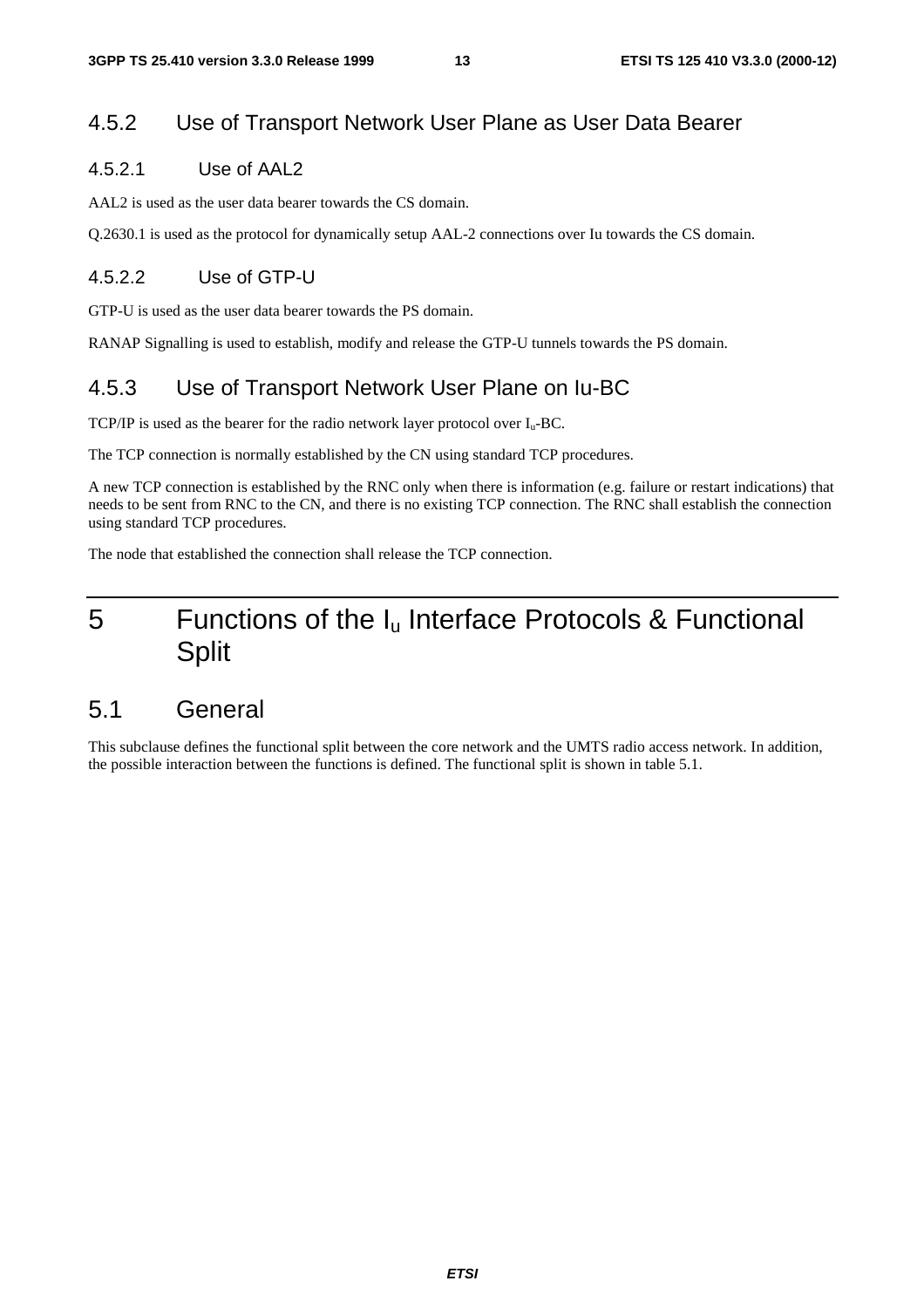| <b>Function</b>                                                 | <b>UTRAN</b>            | CN                      |
|-----------------------------------------------------------------|-------------------------|-------------------------|
| <b>RAB management functions:</b>                                |                         |                         |
| RAB establishment, modification and release                     | Χ                       | X                       |
|                                                                 | X                       |                         |
| RAB characteristics mapping l <sub>u</sub> transmission bearers |                         |                         |
| RAB characteristics mapping Uu bearers                          | X                       |                         |
| RAB queuing, pre-emption and priority                           | X                       | X                       |
|                                                                 |                         |                         |
| <b>Radio Resource Management functions:</b>                     |                         |                         |
| Radio Resource admission control                                | Χ                       |                         |
| <b>Broadcast Information</b>                                    | X                       | Χ                       |
| Iu link Management functions:                                   |                         |                         |
|                                                                 | Χ                       | Χ                       |
| Iu signalling link management                                   |                         |                         |
| ATM VC management                                               | X                       | X                       |
| AAL2 establish and release                                      | Χ                       | $\bar{\mathsf{x}}$      |
| AAL5 management                                                 | $\overline{\mathsf{x}}$ | $\overline{\mathsf{x}}$ |
| <b>GTP-U Tunnels management</b>                                 | X                       | Χ                       |
| <b>TCP Management</b>                                           | $\overline{\mathsf{x}}$ | X                       |
| <b>Buffer Management</b>                                        | Χ                       |                         |
| Iu U-plane (RNL) Management:                                    |                         |                         |
|                                                                 |                         | X                       |
| I <sub>n</sub> U-plane frame protocol management                |                         |                         |
| I <sub>u</sub> U-plane frame protocol initialization            | Χ                       |                         |
| <b>Mobility management functions:</b>                           |                         |                         |
| Location information reporting                                  | Χ                       | Χ                       |
| <b>Handover and Relocation</b>                                  |                         |                         |
| Inter RNC hard HO, lur not used or not available                | Χ                       | Χ                       |
| Serving RNS Relocation (intra/inter MSC)                        | $\overline{\mathsf{x}}$ | $\overline{\mathsf{x}}$ |
| Inter system hard HO (UMTS-GSM)                                 | X                       | X                       |
| Paging Triggering                                               |                         | X                       |
|                                                                 |                         |                         |
| <b>Security Functions:</b>                                      |                         |                         |
| Data confidentiality                                            |                         |                         |
| Radio interface ciphering                                       | Х                       |                         |
| Ciphering key management                                        |                         | Х                       |
| User identity confidentiality                                   | Χ                       | x                       |
| Data integrity                                                  |                         |                         |
| Integrity checking                                              | Χ                       |                         |
| Integrity key management                                        |                         | Χ                       |
|                                                                 |                         |                         |
| <b>Service and Network Access functions:</b>                    |                         |                         |
| CN Signalling data                                              | X                       | X                       |
| Data Volume Reporting                                           | Χ                       |                         |
| <b>UE Tracing</b>                                               | Χ                       | х                       |
| Location reporting                                              | X                       | X                       |
|                                                                 |                         |                         |
| I <sub>n</sub> Co-ordination functions:                         |                         |                         |
| Paging co-ordination                                            | X                       | Χ                       |

#### **Table 5.1: Iu interface functional split**

# 5.2 RAB management Functions

#### 5.2.1 RAB establishment, modification and release function

The RAB, Radio Access Bearer, is defined to be set-up between UE and CN. Depending on subscription, service, requested QoS etc. different types of RABs will be used. It is the CN that controls towards the UTRAN the establishment, modification or release of a RAB.

The RAB identity is allocated by CN by mapping the value for the NAS Binding information (from the actual protocol IE for the respective CN domain) to the RAB ID as specified in [15]. The RAB identity is globally significant on both the radio bearer and on the Iu bearer for a given UE in a particular CN domain.

RAB establishment, modification and release is a CN initiated function.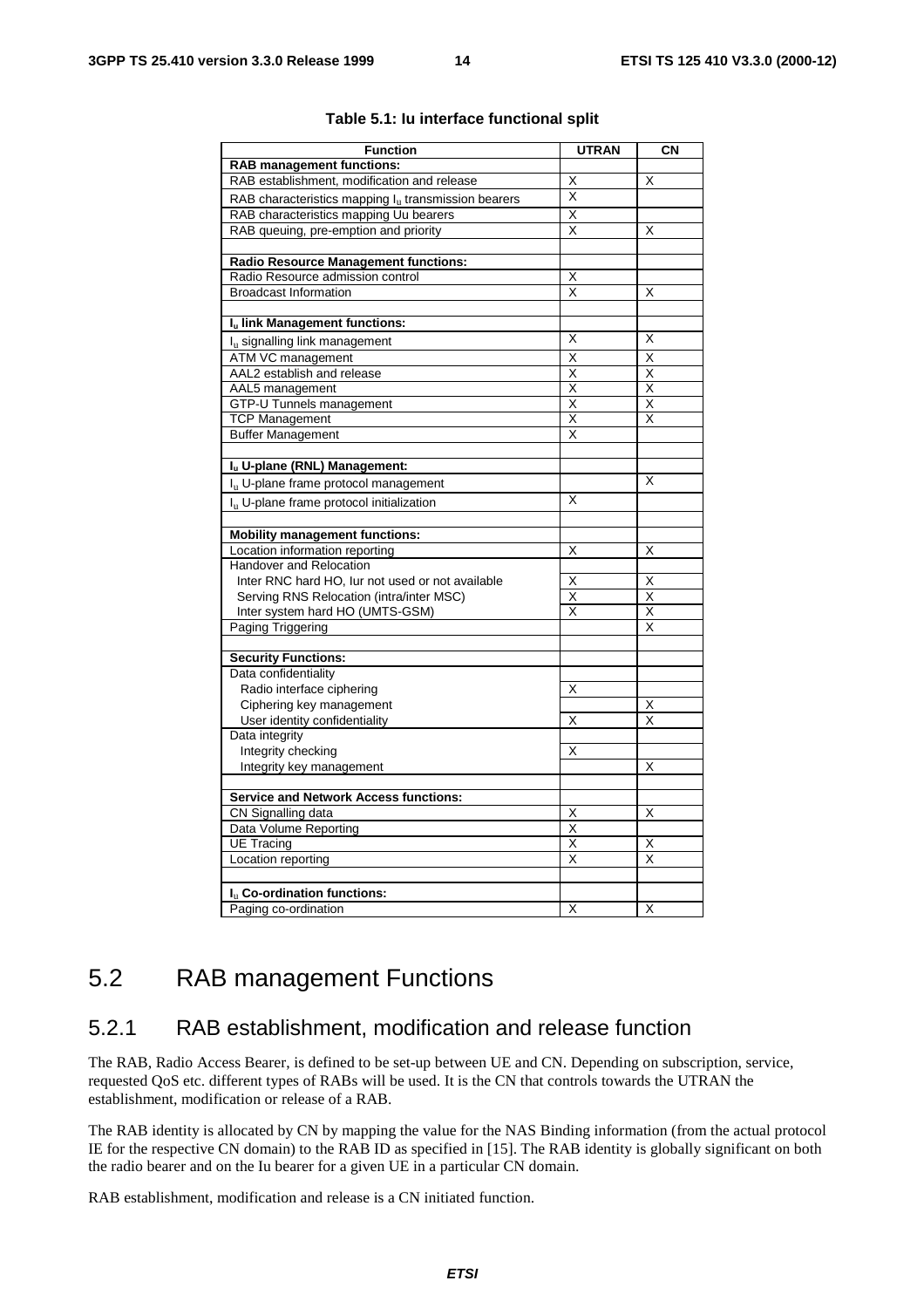RAB establishment, modification and release is a UTRAN executed function.

RAB release request is a UTRAN initiated function, triggered when UTRAN e.g. fails to keep the RAB established with the UE.

#### 5.2.2 RAB characteristics mapping to Uu bearers function

The RAB characteristics mapping function is used to map the radio access bearers to the Uu bearers. The mapping is performed during the establishment of the RAB. UTRAN shall perform the mapping between the bearers.

RAB mapping to Uu transmission bearers is a UTRAN function.

#### 5.2.3 RAB characteristics mapping to Iu transport bearers

The RAB characteristics mapping function is used to map the radio access bearers to the Iu interface transport bearers. The mapping is performed during the establishment of the RAB.

UTRAN shall perform this mapping between the bearers if AAL2 is used, since it is the UTRAN that establishes the AAL2 connections.

In case of RAB towards the PS domain, UTRAN shall perform the mapping between the radio access bearers and the IP layer.

RAB characteristics mapping to Iu transport bearers is a UTRAN function.

#### 5.2.4 RAB queuing, pre-emption and priority function

The allocation/retention priority level of a RAB is determined by the CN based on e.g. subscription information , QoS information etc. Accordingly, the CN shall request RAB establishment or modification with an indication of the priority level and the pre-emption capability of that RAB and the queuing vulnerability. Queuing and resource pre-emption shall be performed by UTRAN accordingly.

RAB queuing, pre-emption and allocation/retention priority handling is a UTRAN controlled function.

RAB queuing, pre-emption and allocation/retention priority setting is a CN function.

#### 5.3 Radio Resource Management over Iu

#### 5.3.1 Radio resource admission control

When UTRAN receives a request to establish or modify a radio access bearer from the CN, the current radio resource situation is analysed and the admission control either accepts or rejects the request. This is called "Radio resource admission control" and is handled by the UTRAN. If the request is queued, it is handled by the RAB queuing, preemption and priority function.

#### 5.3.2 Broadcast information management

This function consists in the broadcast from network toward UE of some information in the coverage area of the whole network or different parts of the network.

There are two kinds of Broadcast information management. UTRAN broadcast information, and Cell Broadcast information management. All UTRAN broadcast information management shall be handled locally within UTRAN. All Cell Broadcast information is controlled by CN and executed by UTRAN.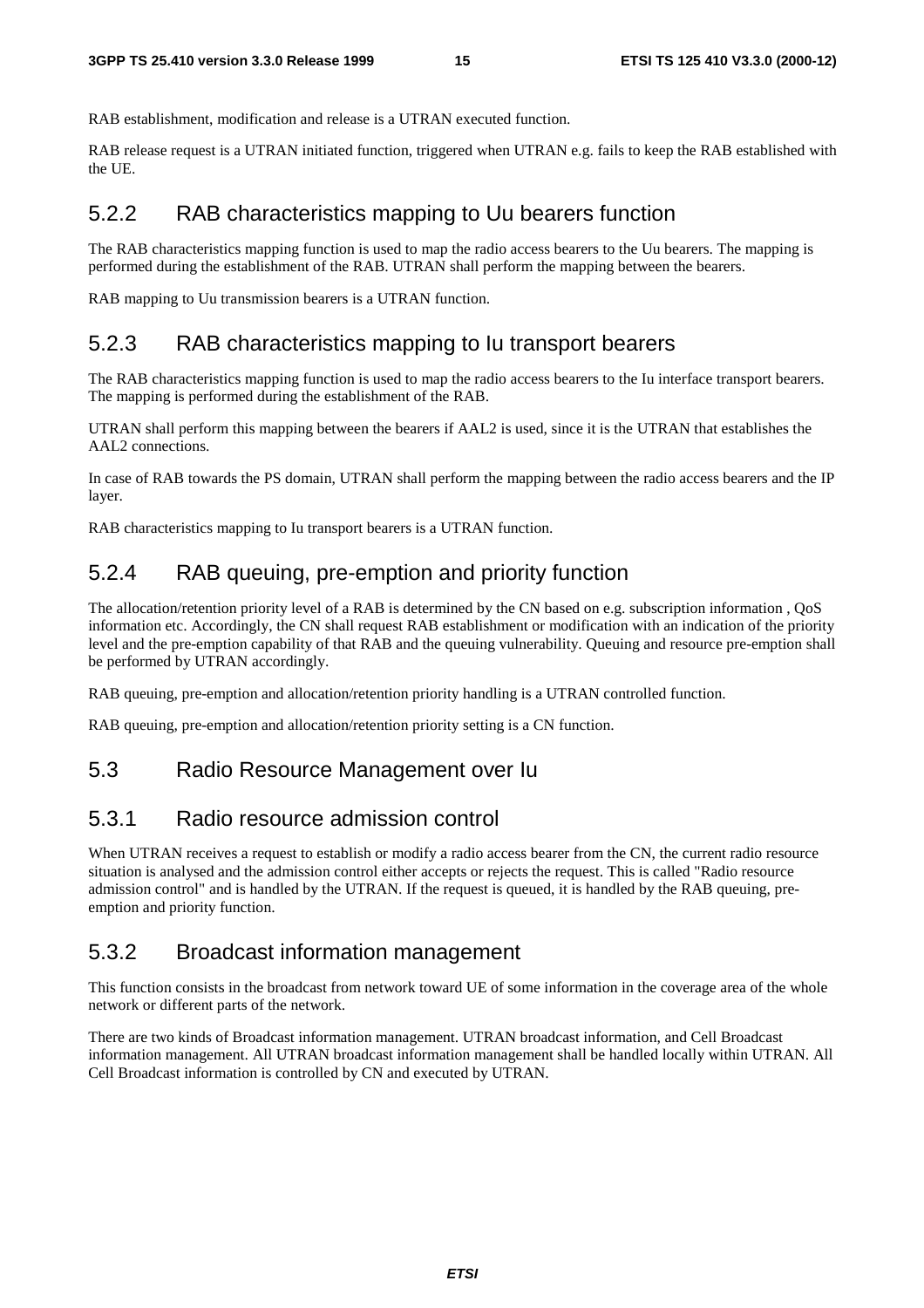# 5.4 Iu link Management functions

### 5.4.1 Iu Signalling Link Management function

The  $I<sub>u</sub>$  signalling link management function provides a reliable transfer of the radio network signalling between UTRAN and CN. Both CN and UTRAN manage the function.

This function is in particular responsible for Iu signalling connection establishment, which can be established either by the CN or the RNC and for  $I_u$  signalling connection release, which is controlled by CN possibly upon UTRAN request.

### 5.4.2 ATM Virtual Connection Management function

This function refers to handling of ATM Virtual Connections (VCs) between CN and UTRAN.

This function shall be used to establish, maintain and release the ATM VCs. For permanent VCs, it is regarded to be an O&M function.

This function also includes the selection of a Virtual Circuit to be used for a particular RAB. The selection of ATM VC upon an Iu radio access bearer service request, shall be done by UTRAN. The selected VC shall fulfil the requirements of the request. The VC may consist of several sublinks: such as SCCP connections, AAL2 connections or IP flows.

### 5.4.3 AAL2 connection establish and release function

This function is used to establish and release the AAL type 2 connections between CN and UTRAN upon an Iu radio access bearer service request. Both UTRAN and CN are taking part in the establishment of AAL2 connection. UTRAN shall initiate both establishment and release of AAL2 connections. The use of AAL2 for Iu transmission bearers depends on type of CN.

### 5.4.4 AAL5 management function

AAL5 connections between CN and UTRAN shall be pre-configured at system initialisation. Basic configuration is PVCs. For user data, SVC is possible.

The AAL5 management is a function handled by both the CN and the UTRAN.

### 5.4.5 GTP-U tunnels management function

This function is used to establish and release GTP-U tunnels between CN and UTRAN upon a radio access bearer service request. This involves assigning a tunnel identifier for each direction and the creation of a context containing the tunnel information. The tunnel identifier for the downlink is allocated by the UTRAN, and the tunnel identifier for the uplink is allocated by the CN. Both CN and UTRAN should maintain the context. The use of GTP-U for  $I<sub>u</sub>$  transport bearers depends on type of CN.

### 5.4.6 TCP Management Function

This function is used to establish and release the TCP connections between CN and UTRAN over  $I_{\text{u}}$ -BC.

The TCP management function exists in both UTRAN and CN.

### 5.4.7 Buffer Management

Congestion control shall be performed over the Iu user plane using buffer management and no flow control.

This function includes buffers to store received packet data units that at reception can not be processed due to e.g. congestion. In UTRAN, there must be a buffer management function handling received packets from the peer CN node.

The used mechanism is not in the scope of this document and not relevant to be standardised.

Buffer management is a UTRAN function.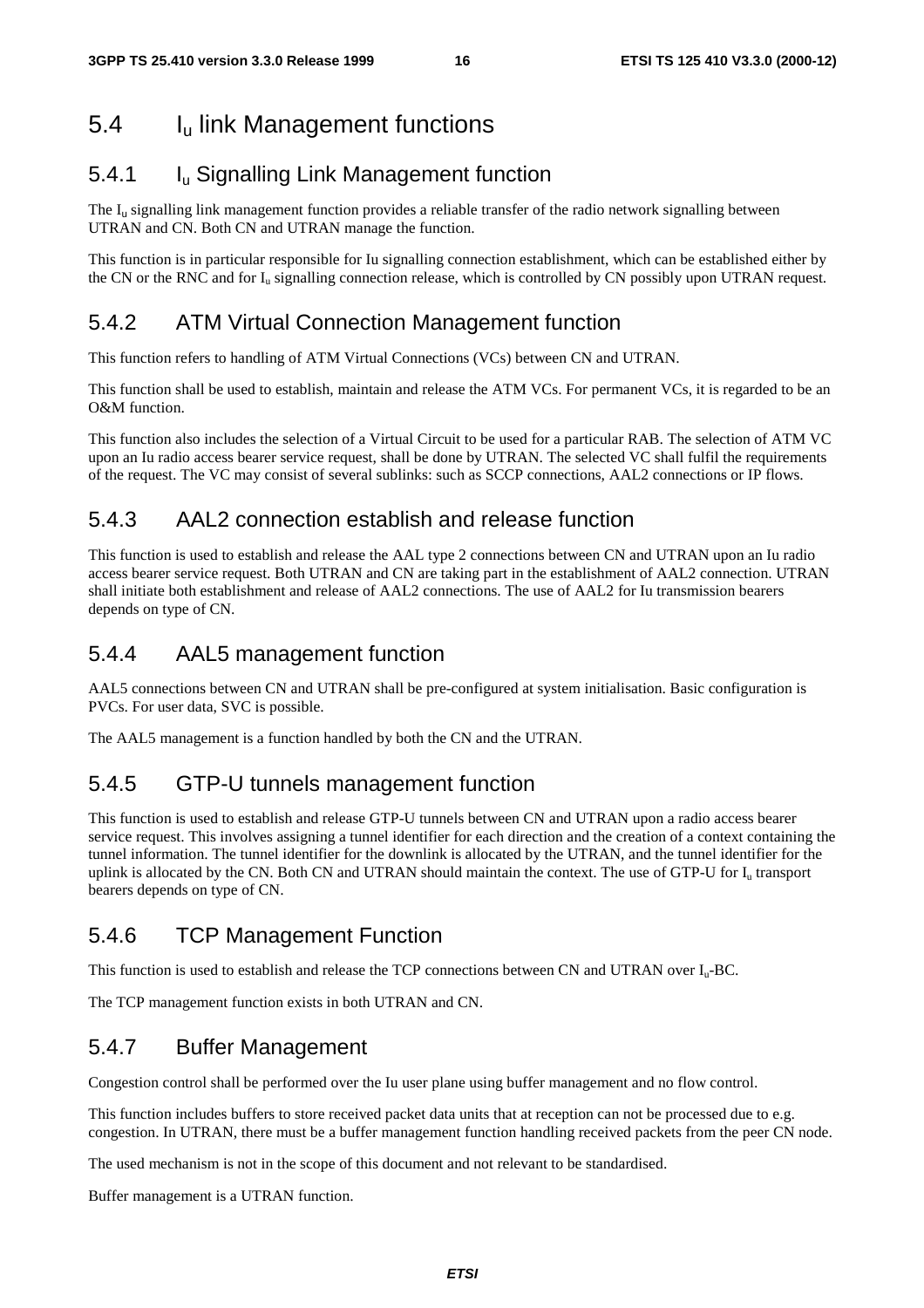# 5.5 Iu U-plane (RNL) Management Functions

### 5.5.1 Iu U-plane frame protocol mode selection function

The  $I_u$  UP in the Radio Network Layer provides modes of operation that can be activated on RAB basis. For a given RAB, the  $I_{\rm u}$  UP operates either in a Transparent or in Support mode.  $I_{\rm u}$  U-plane frame protocol mode is selected by the  $\overline{C}N$ 

This function is a CN function.

### 5.5.2 Iu U-plane frame protocol initialisation

Iu U-plane frame protocol is initialised by the UTRAN.

# 5.6 Mobility Management Functions

#### 5.6.1 Location information update function

Some functionality within the CN, needs information about the present location of an active UE, i.e. a UE with established signalling connection. The Location information update function is used to transfer this information from the UTRAN to the CN. It is the UTRAN responsibility to send this information initially at the signalling connection establishment for a UE and at any change of the UE location as long as the signalling connection exists. For this function, the location information shall be at Location and Routing Area level.

### 5.6.2 Handover and Relocation functions

#### 5.6.2.1 Inter RNC hard HO function, Iur not used or not available

This functionality includes procedures for handover from one RNC to other RNC when Iur interface is not used or is not available, i.e. soft handover is not possible. The connection is switched in the CN, so both UTRAN and CN are involved. Both intra and inter CN entity cases are applicable.

#### 5.6.2.2 Serving RNS Relocation function

This functionality allows moving the Serving RNS functionality from one RNC to an other RNC, e.g. closer to where the UE has moved during the communication. The Serving RNS Relocation procedure may be applied when active cell management functionality has created a suitable situation for it. Both UTRAN and CN are involved.

#### 5.6.2.3 Inter system Handover (e.g. GSM-UMTS) function

Inter system handover is performed when a mobile hands over between cells belonging to different systems such as GSM and UMTS. This may imply also a change of radio access type. For intersystem handover between UMTS and GSM, the GSM procedures are used within the GSM network. Both UTRAN and CN are involved.

NOTE: The GSM BSSMAP procedures are outside the scope of this specification.

### 5.6.3 Paging Triggering

The Core Network shall, when considered necessary, trigger the Location/Routing/RNC Area paging in the UTRAN system.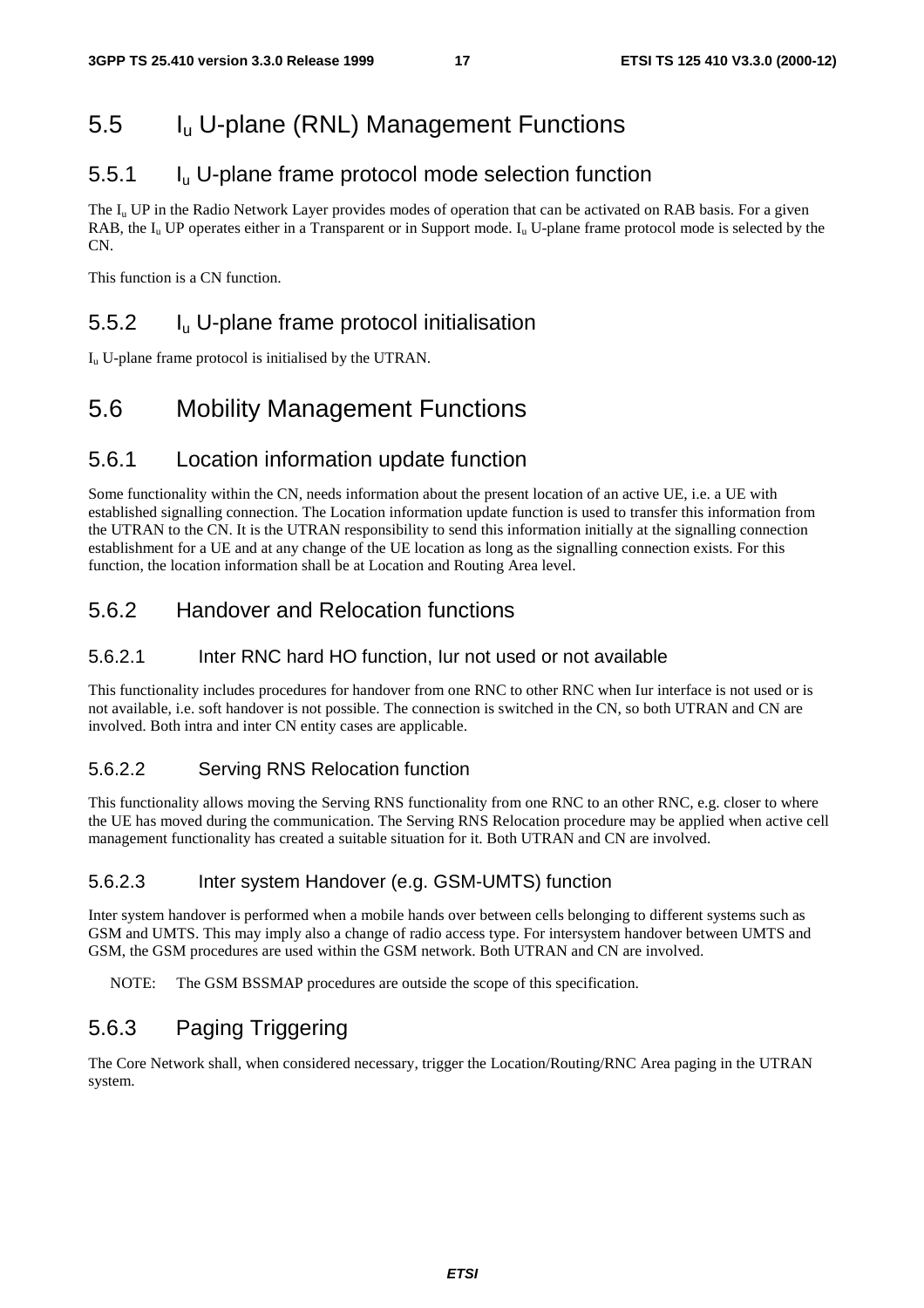# 5.7 Security Functions

### 5.7.1 Data Confidentiality

#### 5.7.1.1 Radio interface ciphering function

The radio interface shall be ciphered upon request of the Core Network. Both Signalling and user data may be subject to ciphering. The ciphering shall be done within UTRAN.

#### 5.7.1.2 Ciphering key management function

The ciphering key and the permitted algorithm shall be supplied by the CN. UTRAN selects the used algorithm.

### 5.7.2 Data integrity

#### 5.7.2.1 Integrity checking

The purpose of the integrity check is to make sure that the signalling continues between the same elements as by authentication. The integrity check shall be done within the UTRAN.

#### 5.7.2.2 Integrity key management

The integrity key and the permitted algorithm shall be supplied by the CN. UTRAN selects the used algorithm.

### 5.8 Service and Network Access Functions

#### 5.8.1 Core Network signalling data transfer function

The NAS CN signalling data such as Call Control (CC), Session Management (SM), Mobility Management (MM), Short Message Services Point to Point and Supplementary Services (SS) shall be transparently conveyed between the CN and the UE. Over the Iu interface, the same Iu interface channel that is used for the UTRAN-CN signalling shall be used.

### 5.8.2 Data Volume Reporting

The data volume reporting function is used to report the volume of unacknowledged data to the CN. The function shall be in the UTRAN and is triggered from the CN.

### 5.8.3 UE Tracing

This feature allows tracing of various events related to the UE and its activities. This is an O&M functionality.

### 5.8.4 Location reporting function

The positioning function performs the determination of the geographical position for an UE. The location reporting function transfers the positioning information between the UTRAN and the CN according to CN commands. This function involves UTRAN and CN.

### 5.9 Co-ordination Functions

### 5.9.1 Paging Co-ordination function

The two CN domain architecture implies need for a page co-ordination, i.e. handling of page triggered by one CN node when UE has a signalling connection to the other CN node. The paging co-ordination is performed by UTRAN and/or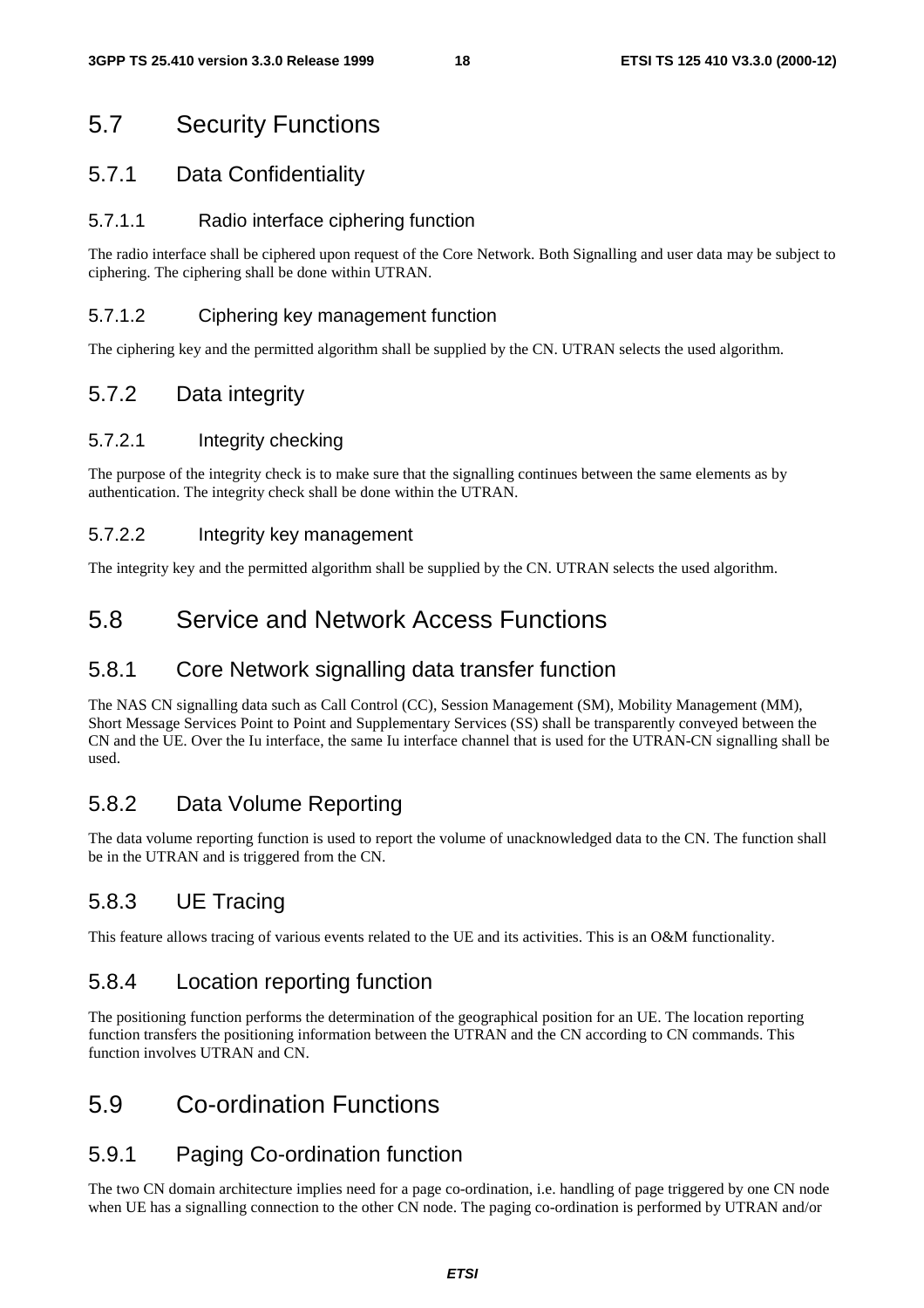optionally by CN. The Common ID is used for UTRAN paging co-ordination. The CN provides the UTRAN with the Common ID.

The paging co-ordination is a UTRAN function. Optionally the paging co-ordination may be performed in the CN.

# 6 I<sub>u</sub> Interface Protocol Structure

# 6.1 General

The Radio Network signalling over Iu consists of the Radio Access Network Application Part (RANAP). The RANAP protocol consists of mechanisms to handle all procedures between the CN and UTRAN. It is also capable of conveying messages transparently between the CN and the UE without interpretation or processing by the UTRAN.

Over the  $I_u$  interface the RANAP protocol is, e.g. used for:

- Facilitate a set of general UTRAN procedures from the Core Network such as paging -notification as defined by the notification SAP in [3].
- Separate each User Equipment (UE) on the protocol level for mobile specific signalling management as defined by the dedicated SAP in [3].
- Transfer of transparent non-access signalling as defined in the dedicated SAP in [3].
- Request of various types of UTRAN Radio Access Bearers through the dedicated SAP in [3].
- Perform the SRNS Relocation function.

The Radio Access Bearers are provided by the Access Stratum.

Over Iu-BC, a datagram mechanism is used, so there is no clear separation of control and user planes, and the SABP protocol is used for data transfer and signalling.

### 6.2 Iu-CS

Figure 6.1 shows the protocol structure for  $I_u$ -CS, following the structure described in [1].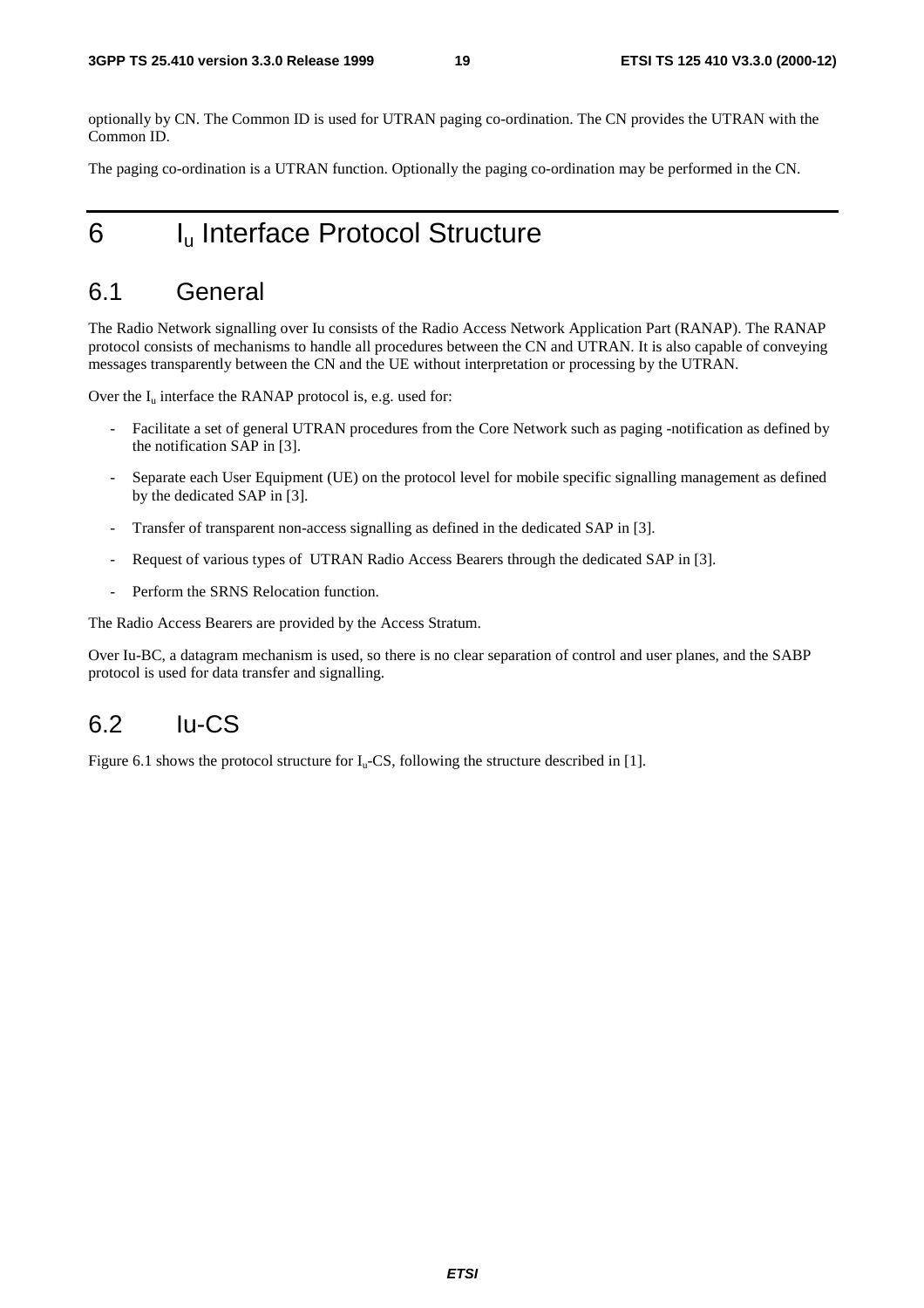| Radio<br>Network<br>Layer     | <b>Control Plane</b>                                            |       |                                                              | <b>User Plane</b>               |
|-------------------------------|-----------------------------------------------------------------|-------|--------------------------------------------------------------|---------------------------------|
|                               | <b>RANAP</b>                                                    |       |                                                              | <b>Iu UP Protocol</b><br>Layer  |
| Transport<br>Network<br>Layer | Transport Network<br>User                                       | Plane | <b>Transport Network</b><br><b>Control Plane</b><br>Q.2630.1 | Transport Network<br>User Plane |
|                               | <b>SCCP</b><br>MTP3b<br><b>SSCF-NNI</b><br><b>SSCOP</b><br>AAL5 |       | Q.2150.1                                                     |                                 |
|                               |                                                                 |       | MTP3b<br><b>SSCF-NNI</b>                                     |                                 |
|                               |                                                                 |       | <b>SSCOP</b><br>AAL5                                         | AAL2                            |
|                               |                                                                 |       | $\bold{ATM}$                                                 |                                 |
|                               |                                                                 |       | Physical Layer                                               |                                 |
|                               |                                                                 |       |                                                              |                                 |

**Figure 6.1: Iu –Interface Protocol Structure towards CS Domain**

# 6.3 Iu-BC

Figure 6.2 shows the protocol structure for the  $I_u$ -BC.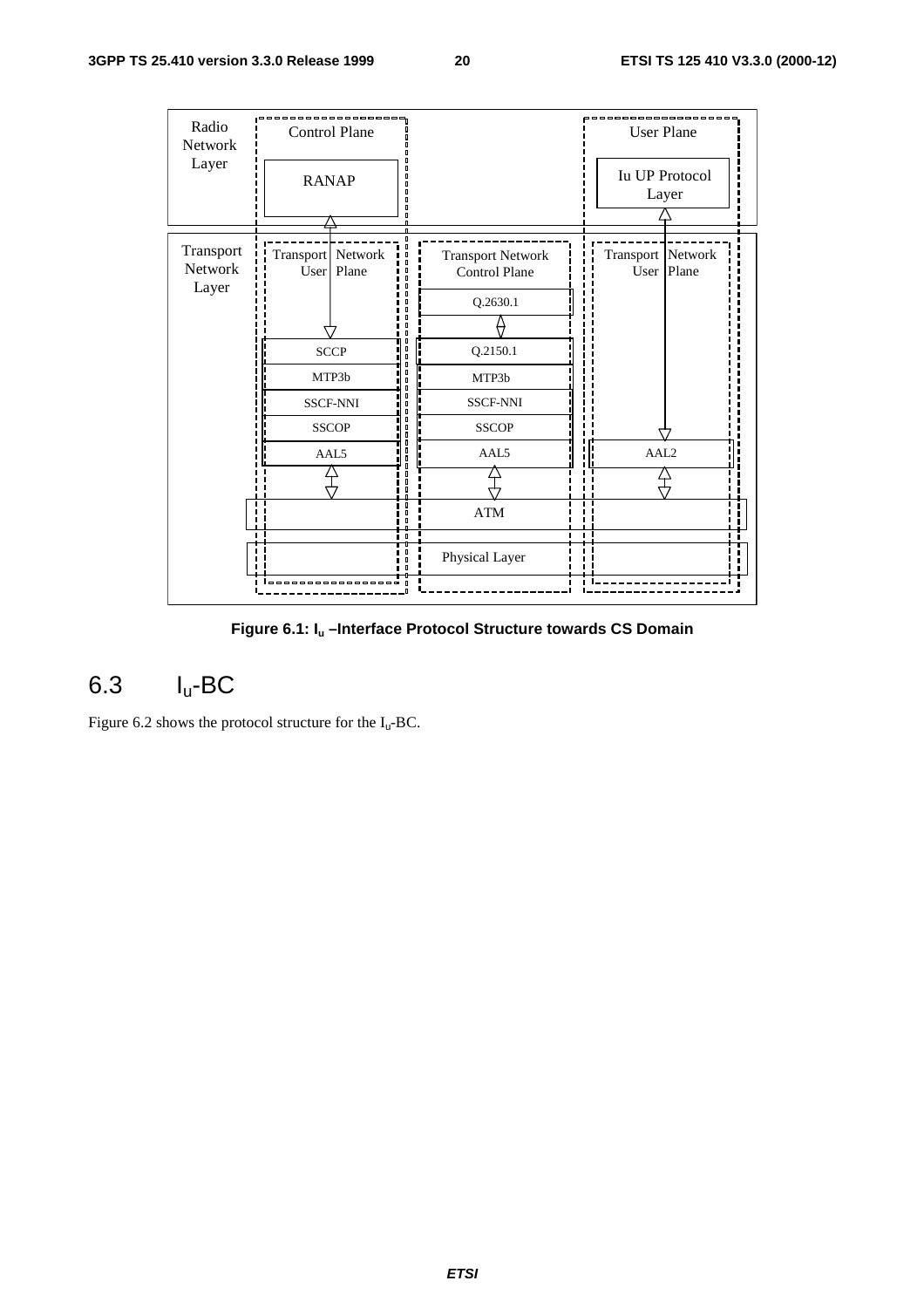

#### **Figure 6.2: Iu Interface Protocol Structure towards Broadcast Domain**

# 6.4 Iu-PS

Figure 6.3 shows the protocol structure for Iu-PS, following the structure described in [1].

**ETSI**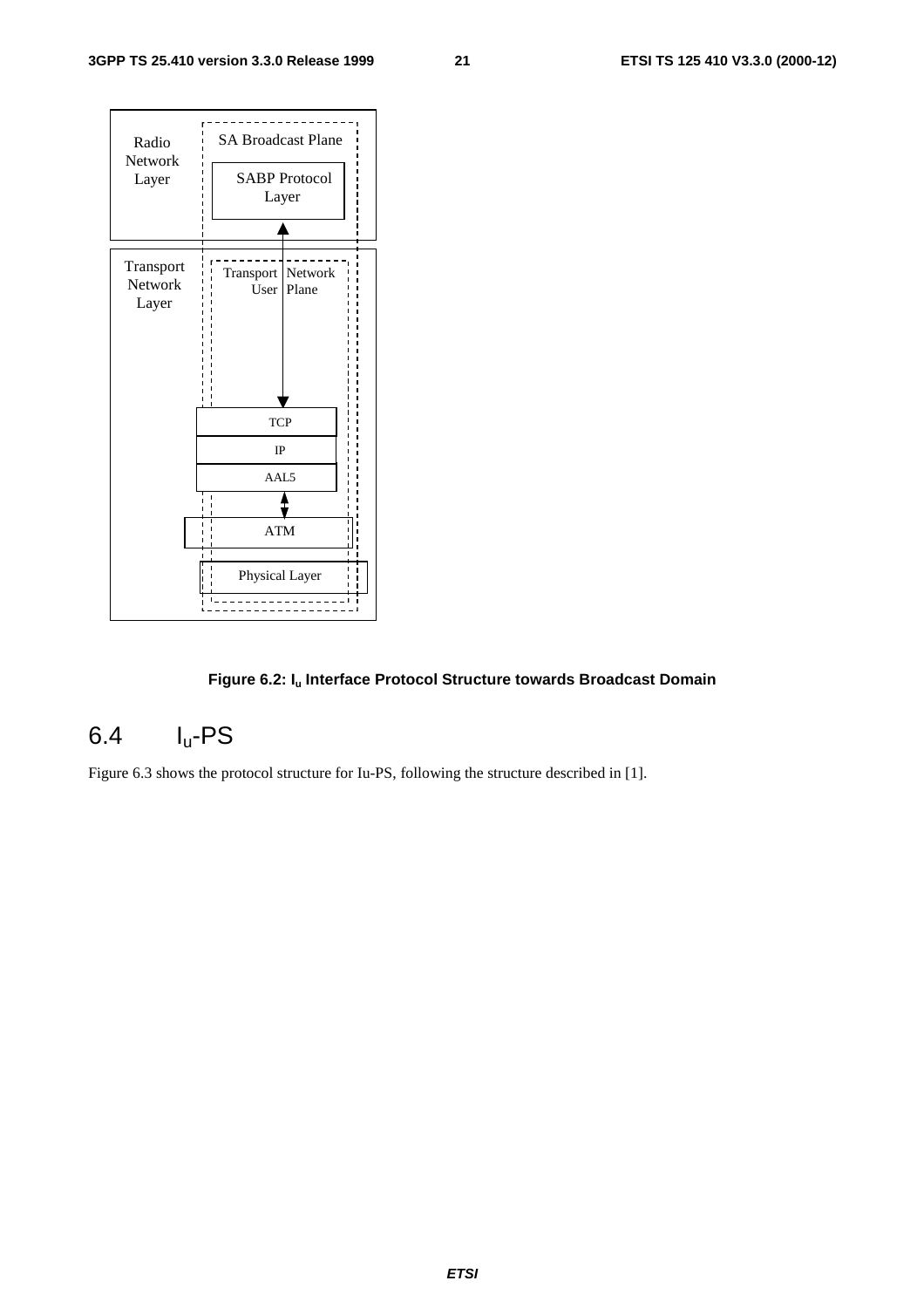

**Figure 6.3: Iu Interface Protocol Structure towards PS Domain**

# 7 Other I<sub>u</sub> Interface Specifications

# 7.1 UTRAN I<sub>u</sub> Interface: Layer 1 (UMTS 25.411)

UMTS 25.411 [4] specifies the range of physical layer technologies that may be used to support the Iu interface.

# 7.2 UTRAN Iu Interface: Signalling Transport (UMTS 25.412)

UMTS 25.412 [5] specifies the signalling bearers for the RANAP and transport network control plane protocols for both Iu-PS and Iu-CS.

### 7.3 UTRAN Iu Interface: RANAP Specification (UMTS 25.413)

UMTS 25.413 [6] specifies the RANAP protocol for radio network control plane signalling over the Iu interface.

# 7.4 UTRAN I<sub>u</sub> Interface: Data Transport and Transport Signalling (UMTS 25.414)

UMTS 25.414 [7] specifies the transport bearers for the user plane of the Iu interface. It also specifies the protocol used to control these transport bearers.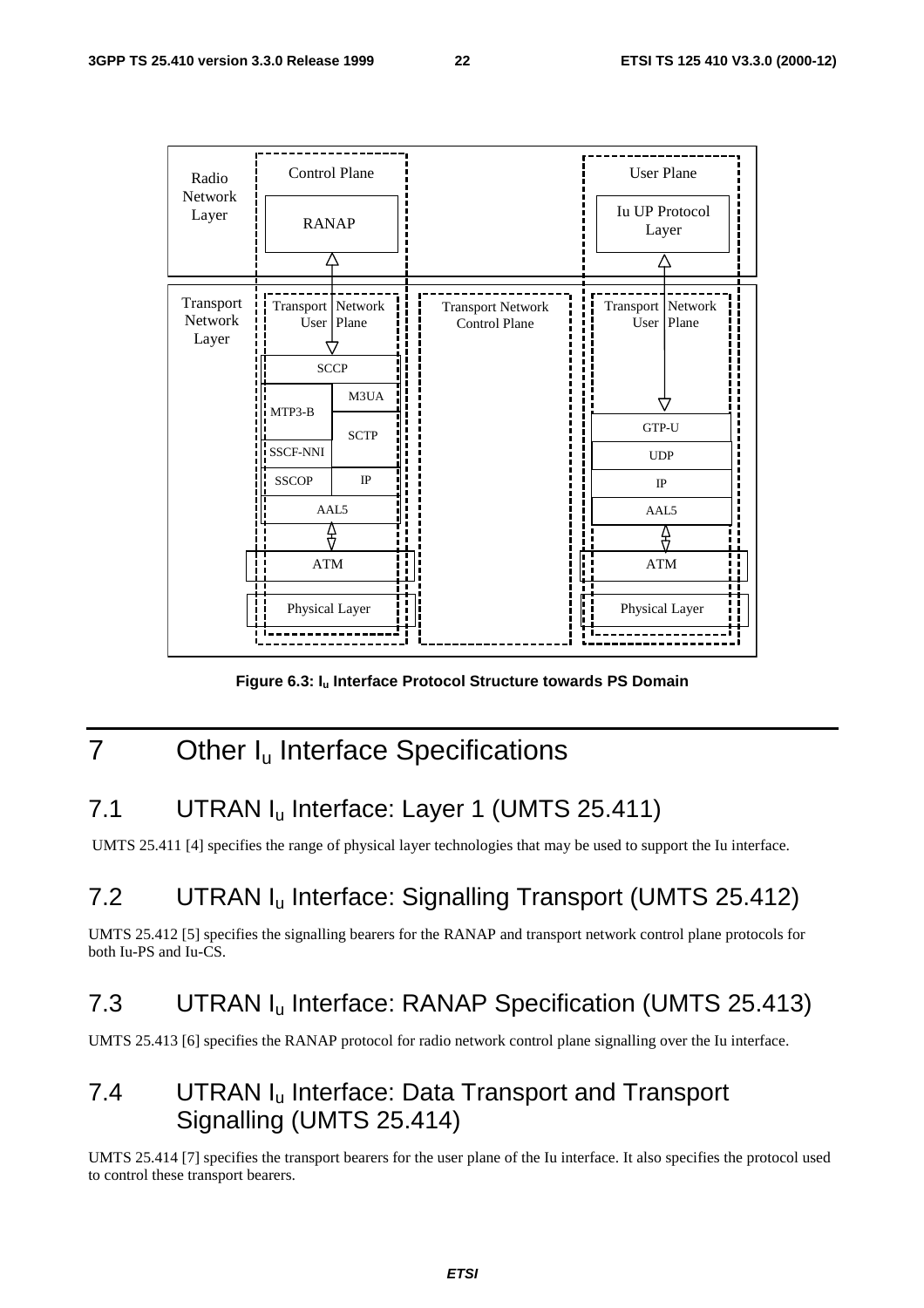# 7.5 UTRAN I<sub>u</sub> Interface: CN-UTRAN User Plane Protocol (UMTS 25.415)

UMTS 25.415 [8] specifies the user plane frame handling protocol for the Iu interface.

# 7.6 UTRAN Iu Interface: Service Area Broadcast Protocol SABP (UMTS 25.419)

UMTS 25.419 [14] specifies the communication requirements over the Iu interface towards the BC domain.

# 7.7 Summary

The present document, UMTS 25.410, specifies the general aspects and principles of the  $I_u$  interface as a whole.

The relationship between the other technical specifications that define the UTRAN Iu interface is shown in figure 7.1.



**Figure 7.1: Summary of Iu Interface Specification Structure**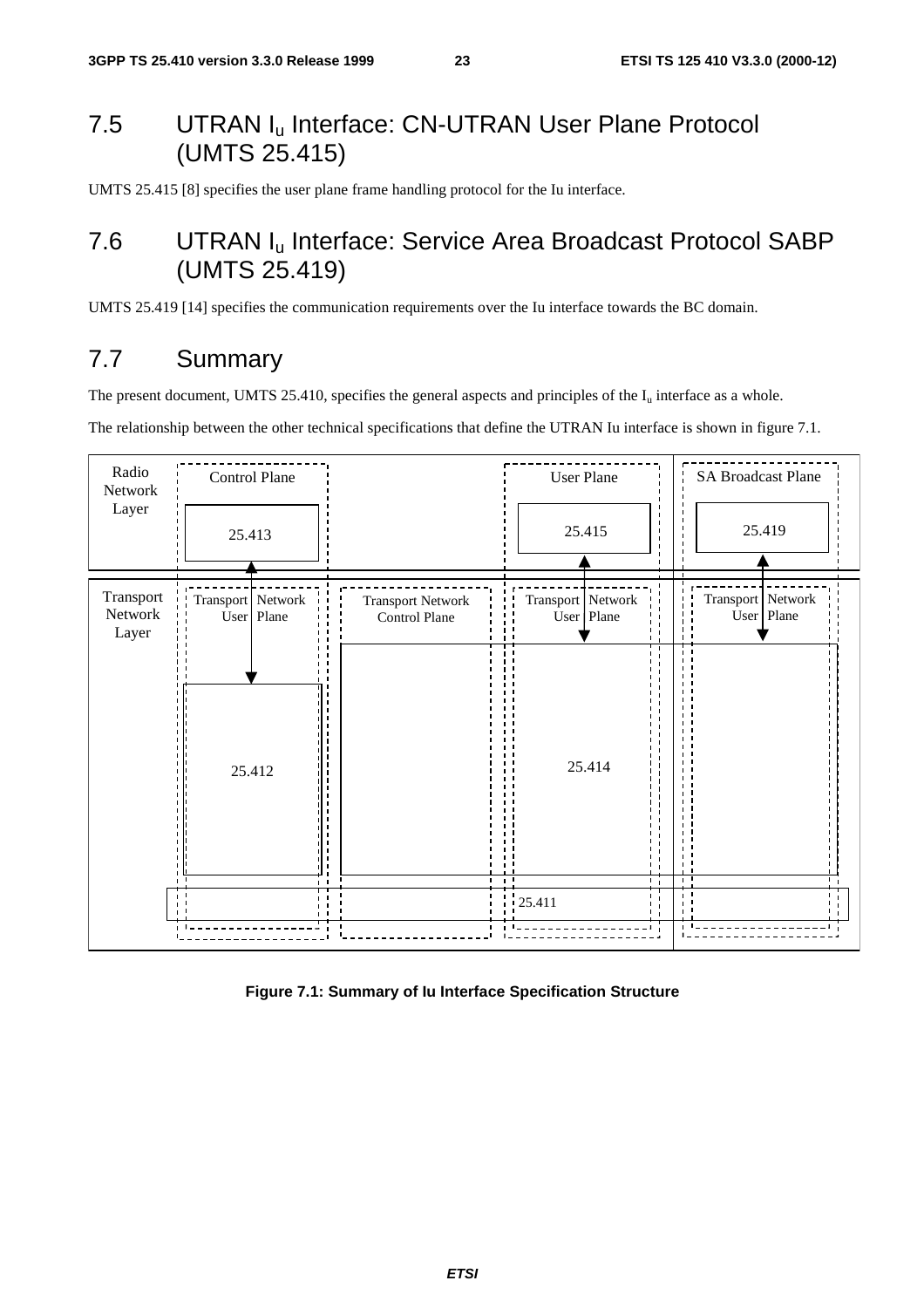# Annex A (informative): Change history

| <b>Change history</b> |         |                          |           |                |                                                        |
|-----------------------|---------|--------------------------|-----------|----------------|--------------------------------------------------------|
| <b>TSG RAN#</b>       | Version | CR.                      | Tdoc RAN  | New<br>Version | Subject/Comment                                        |
|                       |         |                          |           |                |                                                        |
| <b>RAN 05</b>         |         | -                        |           | 3.0.0          | Approved at TSG RAN #5 and placed under Change Control |
| <b>RAN 06</b>         | 3.0.0   | $\overline{\phantom{0}}$ |           | 3.1.0          | Approved at TSG RAN #6 and placed under Change Control |
| <b>RAN 07</b>         | 3.1.0   | -                        |           | 3.2.0          | Approved at TSG RAN #7                                 |
| <b>RAN 10</b>         | 3.2.0   | 005<br>007<br>008        | RP-000609 | 3.3.0          | Approved at TSG RAN #10                                |
|                       |         |                          |           |                |                                                        |